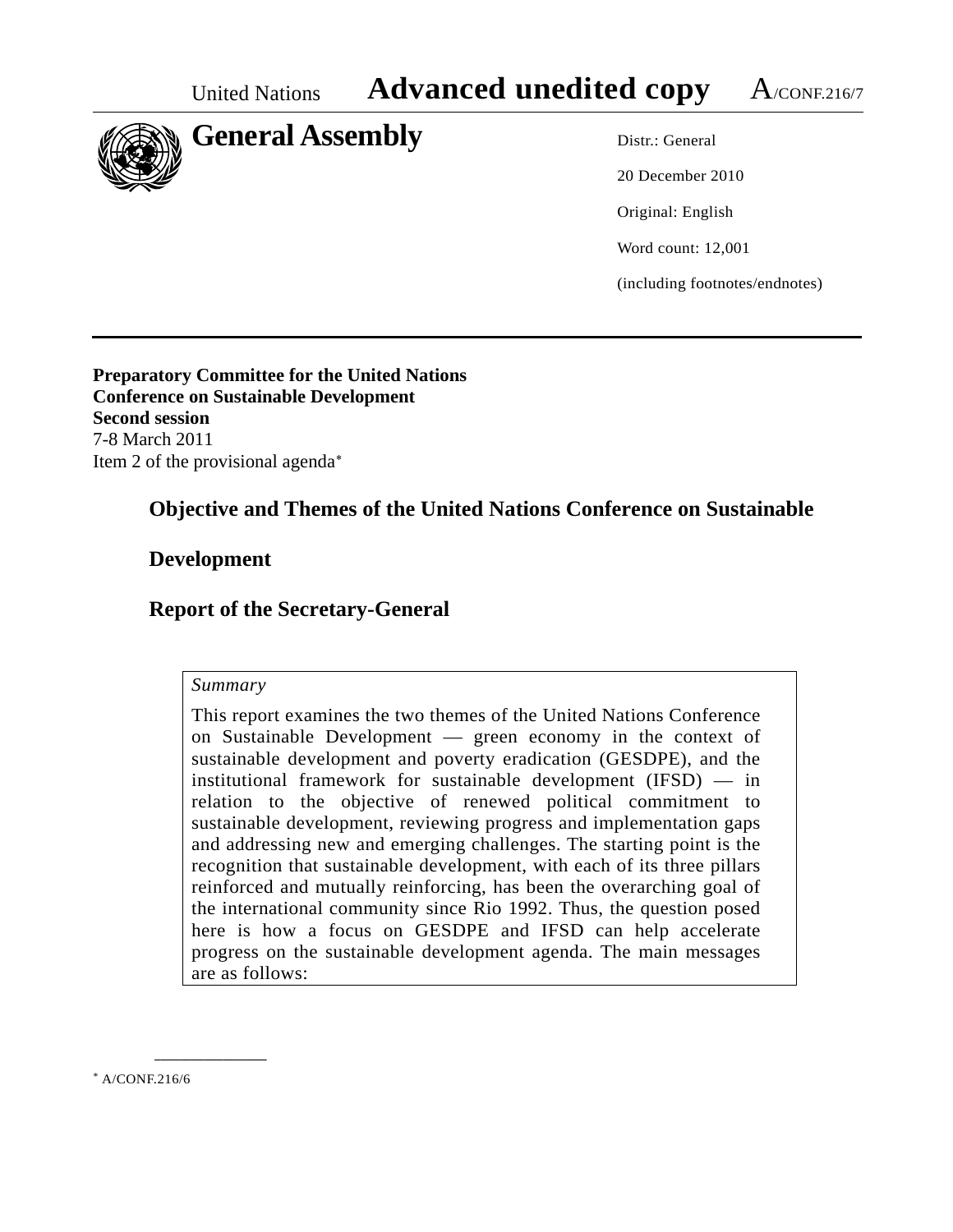• Countries at all levels of development have been implementing nationally tailored policies and programmes which are consistent with GESDPE.

• A growing number are experimenting with a more comprehensive reframing of their national development strategies and policies along green economy lines, including as 'low-carbon green growth' strategies.

Their combined impact does not yet add up to changes in production and consumption patterns on a scale equal to the challenges.

An early focus on "win-win" opportunities which realize significant short-term co-benefits can build confidence in and support for GESDPE.

Whether countries derive poverty reduction benefits from their green economy efforts often depends on sustaining and deepening conventional social spending, on health, education and targeted income support for the poor.

• Improved institutions are crucial to favourable social outcomes of green economy policies.

• Moving towards GESDPE is as much about structural change in the institutions governing economies at different levels as about technological change.

The reach of the institutional framework for sustainable development has expanded since the watershed Rio Conference, but lack of coordination and coherence has held back the full potential; addressing this is now overdue.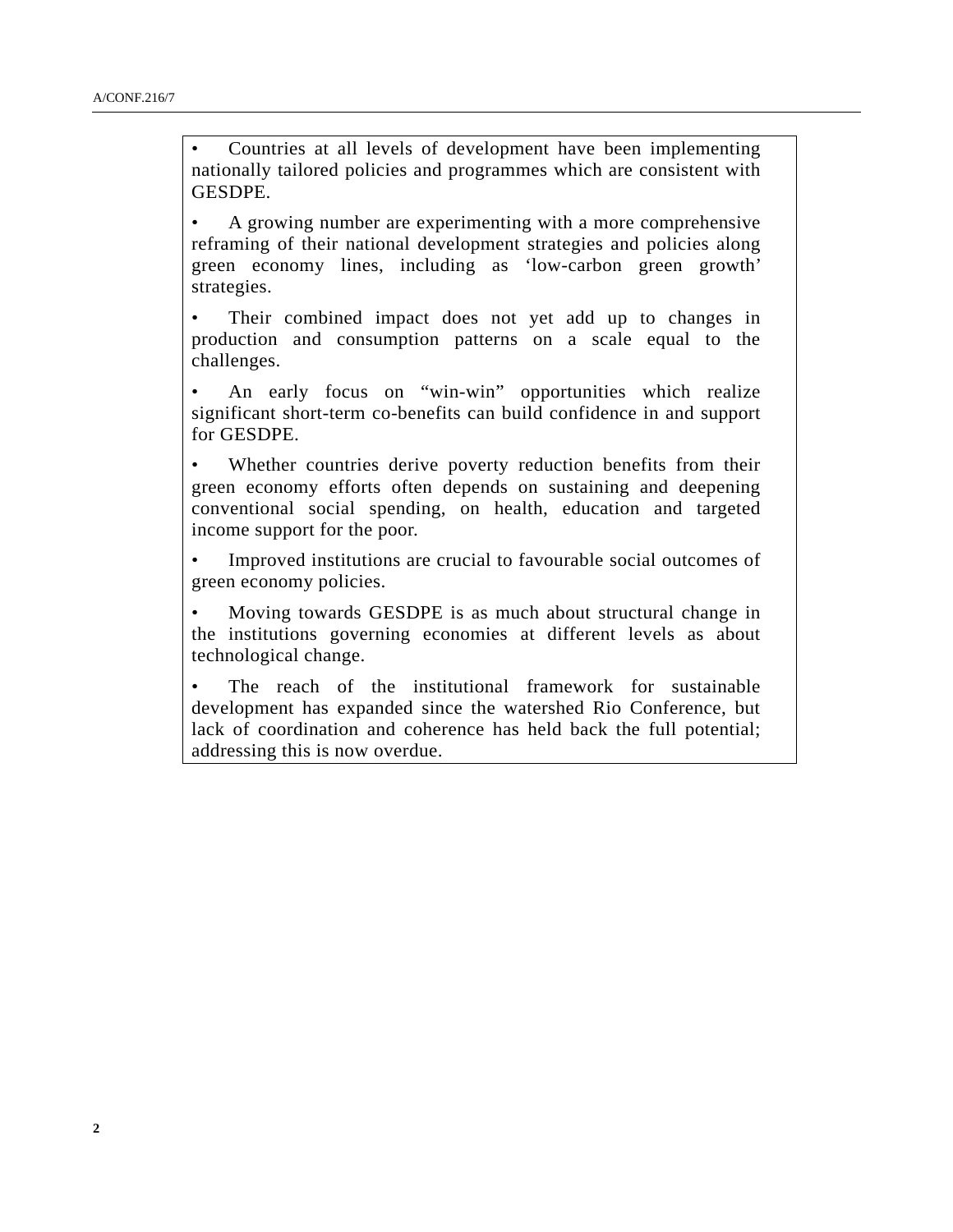# Contents

|      |                                                                   |                                                                                     | Page |
|------|-------------------------------------------------------------------|-------------------------------------------------------------------------------------|------|
| L    |                                                                   |                                                                                     |      |
| H.   | How can a Green Economy contribute to Sustainable Development and |                                                                                     |      |
|      |                                                                   |                                                                                     |      |
|      | <b>B.</b>                                                         | Green Economy's contribution to growth and other economic objectives.               |      |
|      | C.                                                                | Green Economy's possible impacts on poverty eradication, livelihoods                |      |
|      |                                                                   | D. Green Economy's contribution to environmental objectives and<br>challenges ahead |      |
| III. | Institutional Framework for Sustainable Development               |                                                                                     |      |
|      | A.                                                                | Approaches to strengthening the institutional framework for sustainable             |      |
|      | $\mathbf{B}$                                                      |                                                                                     |      |
|      | C.                                                                |                                                                                     |      |
|      | D.                                                                | Governance of the economic and social pillars                                       |      |
| IV.  |                                                                   | The Way Forward                                                                     |      |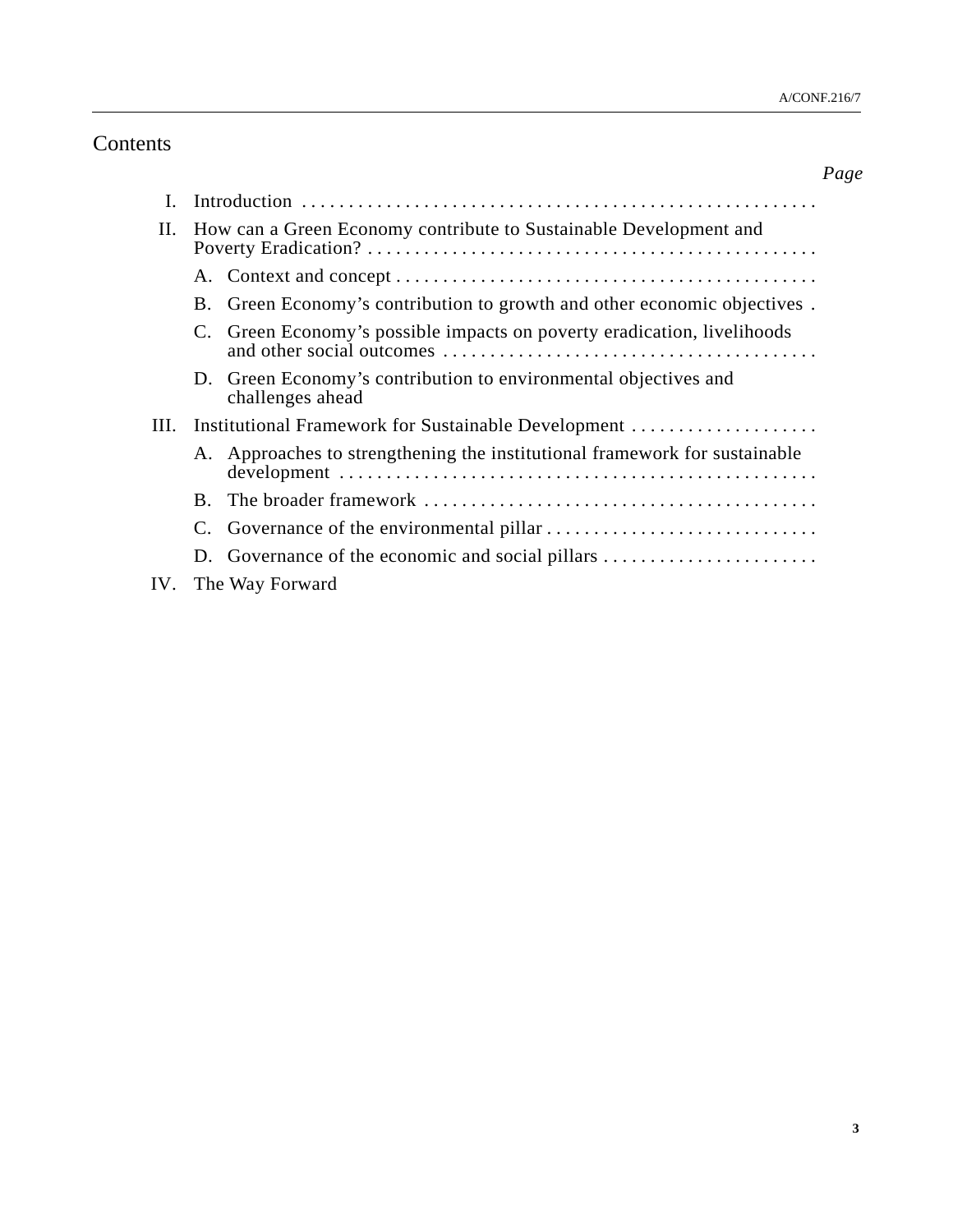# **I. Introduction**

1. Recalling resolution GA 64/236, this report provides a perspective on the objective of the United Nations Conference on Sustainable Development (UNCSD) — to secure renewed political commitment for sustainable development, reviewing progress and remaining implementation gaps and assessing new and emerging challenges — as well as the two themes stated therein, viz., 'green economy in the context of sustainable development and poverty eradication' (GESDPE) and 'institutional framework for sustainable development' (IFSD).

2. This report should be read in conjunction with the Synthesis Report<sup>[1](#page-3-0)</sup> based on questionnaire responses received from Member States, Major Groups and United Nations agencies, which elaborates on the objective of the Conference, progress and gaps, and new and emerging challenges as well as the two themes.

3. The perspective taken in the current report is to look at the objective of UNCSD through the lenses of the two themes. The question posed is as follows: how can a focus on the two themes help us to accelerate progress on each of the three pillars, and towards convergence among the three pillars, of sustainable development? How can it advance the objective of renewed political commitment to sustainable development?

# **II. How can a Green Economy contribute to Sustainable Development and Poverty Eradication?**

## **A. Context and concept**

4. Sustainable development emphasizes a holistic, equitable and far-sighted approach to decision-making at all levels. It emphasizes not just strong economic performance but intraand inter-generational equity. It rests on integration and balanced consideration of social, economic and environmental goals and objectives in both public and private decision-making.

5. The concept of green economy focuses primarily on the intersection between environment and economy. This recalls the 1992 Rio Conference: the United Nations Conference on Environment and Development. Prior to the Conference, the predominant discourse was one of trade-offs between economic and environmental goals. UNCED was a major step towards recognizing the importance of synergies. The World Summit on Sustainable Development in Johannesburg (2002) stressed the social pillar, with a reminder that, while economic progress often fosters social progress, the link is not automatic, and that ultimately economic development is a means to improving human well-being. Both Rio and Johannesburg enhanced appreciation of the importance of healthy ecosystems and a healthy environment to such improvements for present and future generations.

<span id="page-3-0"></span> $1$  A/CONF.216/8.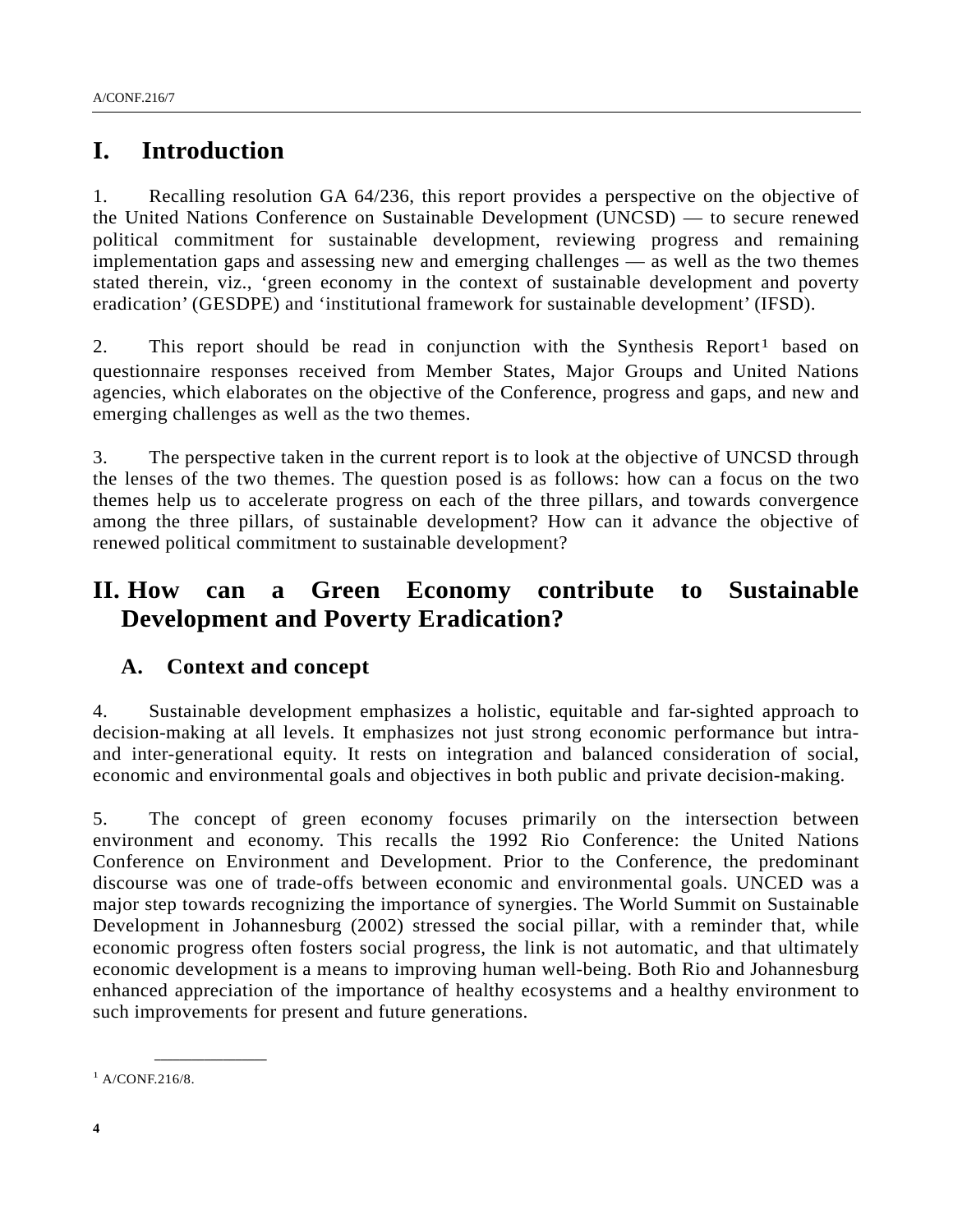6. Despite progress since Rio, it has become apparent that a global economy based on current patterns of consumption and production is placing heavy stresses on many ecosystems and on critical life-support systems. At the same time, extreme poverty persists in many parts of the world, despite the fact that world GDP has increased by roughly 60% since 1992.

7. The past 20 years have seen an accelerated process of globalization, with production and consumption distributed across the globe being linked ever more closely through international trade, investment and production networks. Globalization has brought tremendous benefits for people living in both the developed and developing worlds. Hundreds of millions of people have escaped from poverty in no small measure by producing low-cost goods and services for global markets. Still, not all have benefited equally and many have benefited little or not at all from this process, but the process continues and more countries are being drawn into its orbit.

8. While growing prosperity makes it possible for countries to address some environmental problems, others have continued to worsen with globalization and expanding population and economic activities. Climate change, biodiversity loss, disruption of the nitrogen cycle: these are a few of the looming global problems.

9. The main challenge facing humanity now is to sustain the process of poverty eradication and development while shifting gears. Developed countries must shrink environmental footprints as fast and as far as possible while sustaining human development achievements. Developing countries must continue to raise their people's living standards while containing increases in their footprints, recognizing that poverty eradication remains a priority. This is a shared challenge with a goal of shared prosperity.

10. It is in this context that the concept of GESDPE has gained pertinence. It can be seen as a lens for focusing on and seizing opportunities to advance economic and environmental goals simultaneously. Another concept with similar resonance — green growth — has garnered interest first in Asia and the Pacific and more recently in the Organisation for Economic Cooperation and Development (OECD).

11. It is widely understood that broad-based economic growth has been and continues to be the most effective contributor to poverty eradication. At the same time, it is appreciated that, in the  $21<sup>st</sup>$ century, growth will need to be associated with far less intensive energy and resource use and less pollution than historically. This is captured by the notion of green growth, which UNESCAP defines as growth that *"emphasizes environmentally sustainable economic progress to foster low-carbon, socially inclusive development"*. [2](#page-4-0) The OECD definition is similar but emphasizes also green investment as "a driver for economic growth" *[3](#page-4-1)*.

<span id="page-4-0"></span><sup>2</sup> UNESCAP:<http://www.greengrowth.org/>

<span id="page-4-1"></span><sup>3</sup> OECD, "Investment for green growth" (2010). [http://www.oecd.org/document/41/0,3343,en\\_2649\\_34893\\_43783465\\_1\\_1\\_1\\_1,00.html](http://www.oecd.org/document/41/0,3343,en_2649_34893_43783465_1_1_1_1,00.html)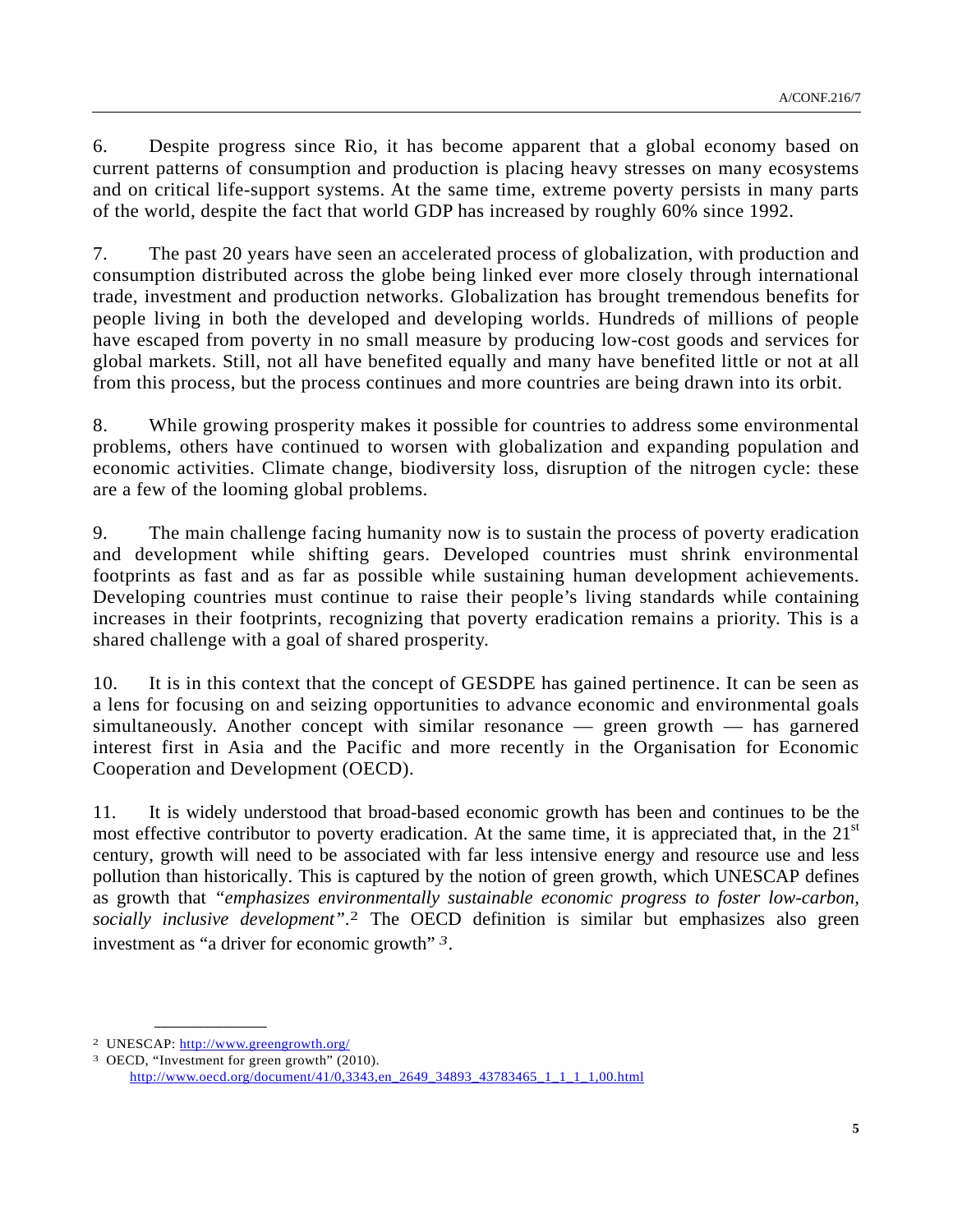12. The question of how prevalent and significant are environment-economy synergies and win-win opportunities is an empirical one, one that various international bodies, think tanks, and governments are devoting considerable effort to answering. UNEP's Green Economy Initiative is a case in point.

13. While the work on a green economy to date has placed a particular emphasis on internalizing environmental externalities in prices to send the right signals to producers and consumers, public policy for a green economy extends well beyond "getting prices right". ,If it does not, there is little chance that GESDPE will be up to the task at hand of fundamentally shifting consumption and production patterns onto a more sustainable path. Governments have a critical role to play in financing green R&D and infrastructure investments and in providing a supportive policy environment for green investments by the private sector and for development of dynamic green growth sectors. They also have a crucial role to play in ensuring that green economy policies support employment and income generation for the poor and vulnerable.

14. It has been noted by numerous Member States that green economy does not "supplant" or substitute for sustainable development but rather is best understood as a means to achieving the end of sustainable development<sup>[4](#page-5-0)</sup>. It has also been stressed that green economy should preserve "ample flexibility and space for national authorities to make their own choices and define their paths towards sustainable development based on national circumstances and priorities"<sup>[5](#page-5-1)</sup>. While these formulations help to clarify the relationship between the two concepts, it is only practical experience that can demonstrate the effectiveness of green economy strategies, policies and measures as accelerators towards sustainable development.

## **B. Green Economy's contribution to growth and other economic objectives**

15. During the past century, aggregate consumption of raw materials has continuously increased; regular improvements in resource efficiency and pollution control technologies have not been large enough to offset the effect of the increase in the size of the global economy<sup>[6](#page-5-2)</sup>. The need for a system of production and consumption that imposes significantly lower pressures on natural resource stocks and the environmental is now widely recognized. GESDPE has emerged as a framework for moving in that direction. While it holds promise, it is also poses daunting challenges; both are described here with respect to growth and the economy.

16. The increased understanding of the risks posed by the current economic model arises at a time when many developing countries are on the threshold of major investments in energy, transport, waste, water and sanitation infrastructure, and sustained economic growth is seen as critical to completion of the development transition. Would GESPDE allow developing

<span id="page-5-0"></span><sup>4</sup> India and others.

<span id="page-5-1"></span><sup>5</sup> India.

<span id="page-5-2"></span><sup>6</sup> F. Krausmann et al. (2009), Growth in global materials use, GDP and population during the 20th century, *Ecological Economics*.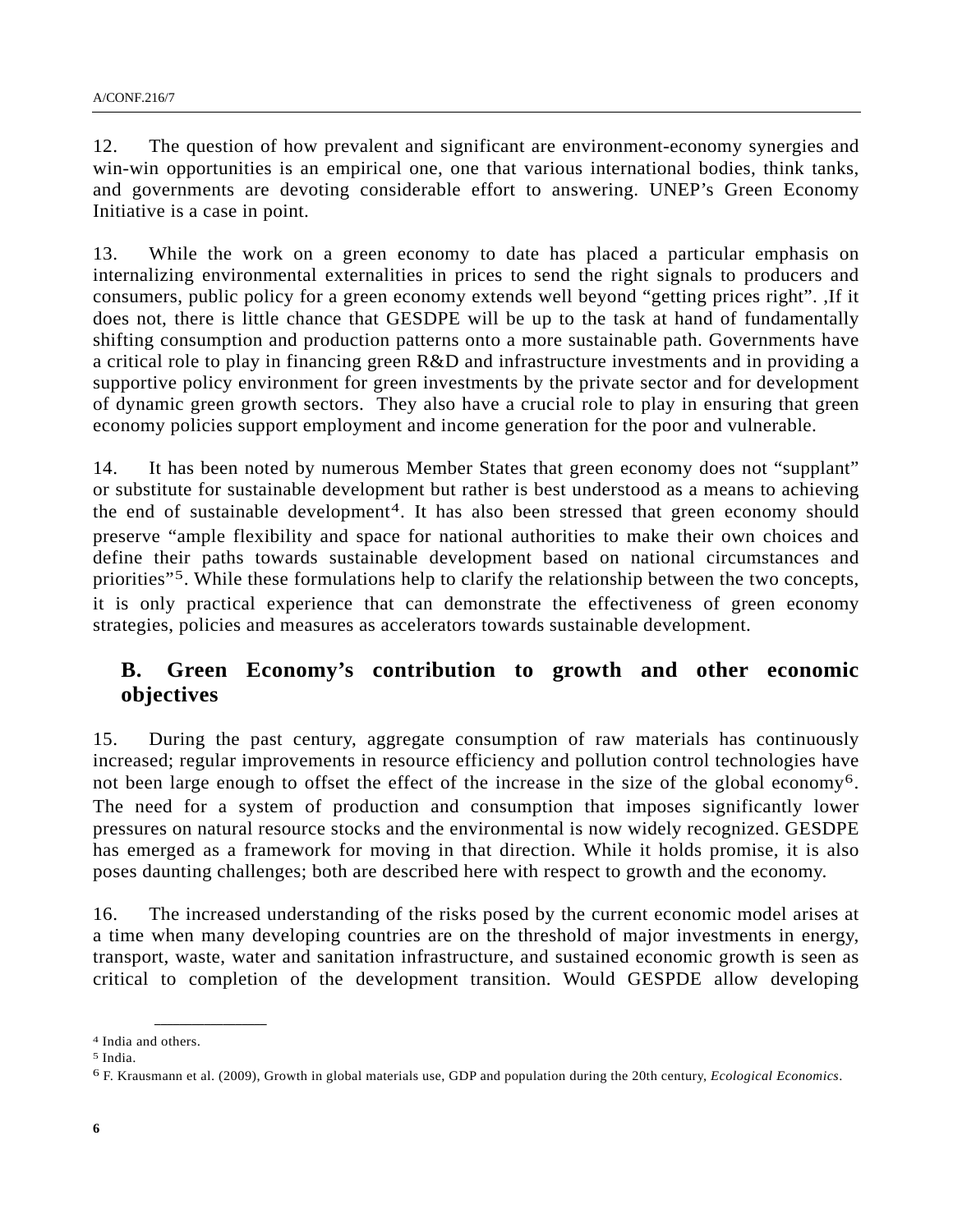countries to complete their development transitions while laying the groundwork for sustaining high levels of human development for generations to come?

17. At the global level, the main question is how a green economy transition would affect global growth rates and patterns. Would green growth be slower growth, merely growth of a different kind, or perhaps even faster progress toward human development goals — whether or not that translates into GDP growth as conventionally measured<sup>[7](#page-6-0)</sup>? If there are "winners" and "losers" in a green economy transition, who would they be and how can governments manage the transition?

### *Prospects for green growth*

18. Green economy proponents argue that a green economy strategy would emphasize sectors that have been among the most dynamic, in terms of both growth and employment creation. For example, various studies have underlined the exponential growth of some renewable energy sub-sectors such as wind and solar, both in developing and developed countries. Enabling these "green" sectors to grow would deliver "double dividends", being beneficial both for the environment and for development. Green economy instruments such as investments in maintenance and restoration of natural capital would directly contribute to growth through improvements in productivity (for example, in agriculture) and creation of additional income-generation opportunities (through improved ecosystem services).

19. Economic sectors often mentioned as candidates for their "greenness" include health, education, cultural activity and other services, renewable energy and related technologies, resource- and energy conserving investment, and investment in natural assets. To the extent that there is scope for growth concentrated in those sectors, with a concomitant decline of growth in energy and resource intensive activities, this would introduce a fundamental change in the nature of growth. As production and trade of services with low environmental impact have increased with globalization, these would also provide alternative opportunities for developing countries to find markets beyond manufacturing where they can specialize, scale up, and achieve high economic growth.

20. In practice, there is uncertainty about the long-term growth effects of structural changes of the types implied by GESDPE. Long-term simulations of some versions of a green economy package have started to be undertaken, but are still in early days. Specific areas such as climate change mitigation have been more thoroughly investigated. Some models suggest that climate change mitigation policies could lead to long-run growth in global GDP compared to business as usual, for example through higher investment in clean energy generation and induced technological innovation. Others suggest somewhat lower GDP at mid-century with GHG stabilization than without.[8](#page-6-1) In either

<span id="page-6-0"></span><sup>7</sup> Cf. http://www.stiglitz-sen-fitoussi.fr/documents/rapport\_anglais.pdf. 8 N. Stern (2009), The Global Deal, NY: Public Affairs, ch.3.

<span id="page-6-1"></span>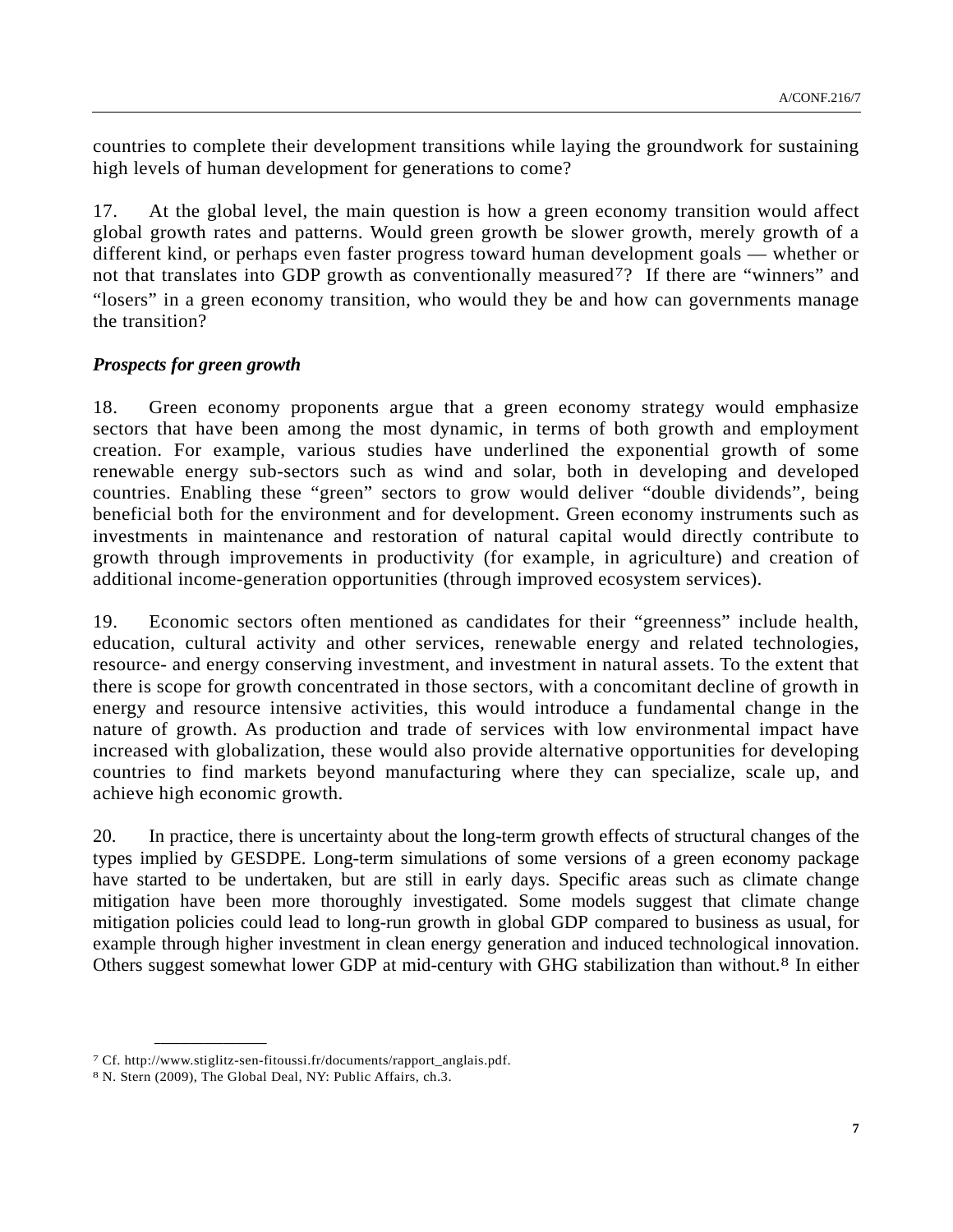case, costs of inaction also need to be considered. According to UNEP, eliminating subsidies for fossil fuels would reduce GHG emissions globally by as much as 6% and add 0.1% to global GDP.9

21. Experience shows that some specific instruments normally included in the green economy mix can result in unchanged or higher growth with improved environmental outcomes. Evaluations of ecotax reform (ETR), mostly in developed countries, suggest that in a number of contexts improvements in environmental outcomes were obtained at no or negative costs to employment and growth. India recently imposed a carbon tax of Rs50 (US\$1.00) per ton of  $CO<sub>2</sub>$  on both domestically mined and imported coal. Revenue generated by the tax goes into a clean energy fund, which invests in entrepreneurial ventures and research in the field of clean energy technologies.<sup>[10](#page-7-0)</sup> More generally, how revenues from eco-taxes are used can make an important difference to growth, employment and also equity.

#### *Green economy, structural change and growth*

22. From the point of view of individual countries, growth concerns may arise from expected shifts in global demand away from resource- and energy-intensive commodities in which some developing economies specialize and towards green products and sectors in which they may lack competitiveness.

23. Whether individual countries will be able to attract investment in selected "green" sectors is an empirical question, the answer to which is likely to vary across countries. There is no *a priori* reason why countries that have faced difficulties in attracting domestic or foreign investment into traditional sectors would do better with "green" ones. They might, however, if green sectors employ more intensively productive factors which particular countries possesses in abundance, but the policy environment also matters critically to investment prospects. The attractiveness of a location is substantially greater where domestic policy rewards green investment, as for example with feed-in tariffs for renewable electricity<sup>[11](#page-7-1)</sup>.

#### *Bridging green technology gaps*

**\_\_\_\_\_\_\_\_\_\_\_\_\_\_\_\_\_\_** 

24. Another commonly expressed concern is that a green economy, because it would promote technologies that are currently mastered mostly by developed countries, would disadvantage developing countries relying on conventional technologies. The greater ability of rich countries to finance and support research and development would also result in a loss of competitiveness of developing countries in key "green" industries, further increasing the technological gap. This fear may be reinforced by the results of simulation modeling that predict advantages for early movers into lowcarbon industries such as renewable energy.[12](#page-7-2)

<sup>&</sup>lt;sup>9</sup> UNEP (2010). "A Brief for Policymakers on the Green Economy and Millennium Development Goals", September.<br><sup>10</sup> Ministry of Environment and Forests (2010), "India: Taking on climate change. Post-Copenhagen domestic acti

<span id="page-7-0"></span>Delhi. Accessed on 19 October 2010 at [http://www.indiaenvironmentportal.org.in/content/india-taking-climate-change](http://www.indiaenvironmentportal.org.in/content/india-taking-climate-change-post-copenhagen-domestic-actions)[post-copenhagen-domestic-actions](http://www.indiaenvironmentportal.org.in/content/india-taking-climate-change-post-copenhagen-domestic-actions)<br><sup>11</sup> Cf. UN-DESA (2009), A Global Green New Deal for Climate, Energy, and Development, December.<br><sup>12</sup> Economic modelling by 4CMR suggests that there are significant opportunities for early

<span id="page-7-2"></span><span id="page-7-1"></span>

competence in emerging clean technologies.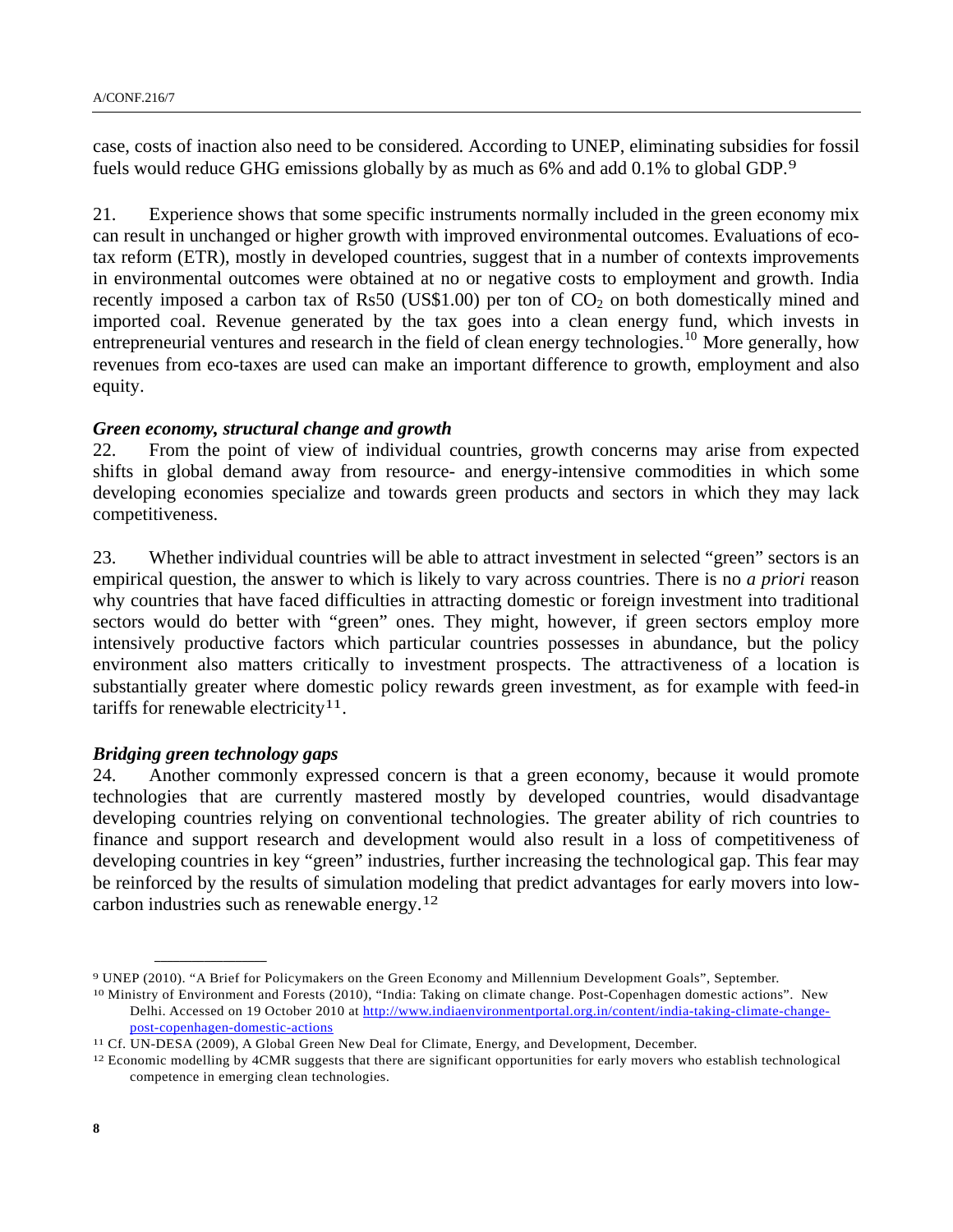25. One probably needs to distinguish here between groups of countries. Some developing countries offer counter-examples to this line of argument. For example, Brazil is at the frontier in terms of research and production of biofuels, while China is at the forefront of research, development and deployment of clean coal technologies. In renewable energy, the distribution of patents between developed and developing countries illustrates a changing picture where some developing countries are becoming important innovators.

26. While countries not among the innovators in green technologies would not share in the financial returns, they could still benefit as technology users if competition among innovators and rapid deployment of the technologies drive down costs and make adoption ever more affordable. Ensuring strong competition in green technology markets is therefore critical, and competition policy can contribute to this end.

27. With respect to intellectual property, a global green economy package could promote the faster development of green technologies through collaborative arrangements that enshrine the sharing of technologies. A number of proposals have been made in the climate arena that could be a basis for progress — from the innovation centre and networks model agreed at Cancún under the Technology Mechanism to forms of IPR that promote easier access and use by others.

#### *Green economy and resource-dependent economies*

28. A key component of a green economy is "getting prices right", i.e., better reflecting environmental externalities in market prices, especially for natural resources. This includes the removal of environmentally harmful subsidies. The result would be to increase the prices of commodities such as oil, gas, and minerals, at least in the short run. Countries that are net importers of these resources may fear that high prices could choke economic growth. This partly explains their preoccupation with lowering dependence on fossil fuel imports.

29. Natural resource exporting economies have their own concerns, which are the mirror image of those of net importers — viz. that a major shift away from fossil fuels in the long run would hurt their growth prospects, unless they were able to diversify their economies successfully in the meantime. Recent IEA scenario analysis suggests, however, that major oil producing countries would see only a small reduction in expected revenues over the period to 2030 in a 450 ppm scenario compared to a business-as-usual scenario<sup>[13](#page-8-0)</sup>.

#### *Green economy and trade policy*

**\_\_\_\_\_\_\_\_\_\_\_\_\_\_\_\_\_\_** 

30. Another channel through which a green economy transition could affect growth of individual countries is "green protectionism" — if e.g. a "multi-speed" greening of the global economy were to lead to restrictions on trade through unilaterally imposed standards or border-price adjustments, with most of the impact likely to fall on developing countries. Lack of capacity to comply with stricter

<span id="page-8-0"></span><sup>13</sup> Fatih Birol, IEA, speaking on World Energy Outlook 2009: http://www.cphpost.dk/news/commentary/142-commentary/47537- 450--147.html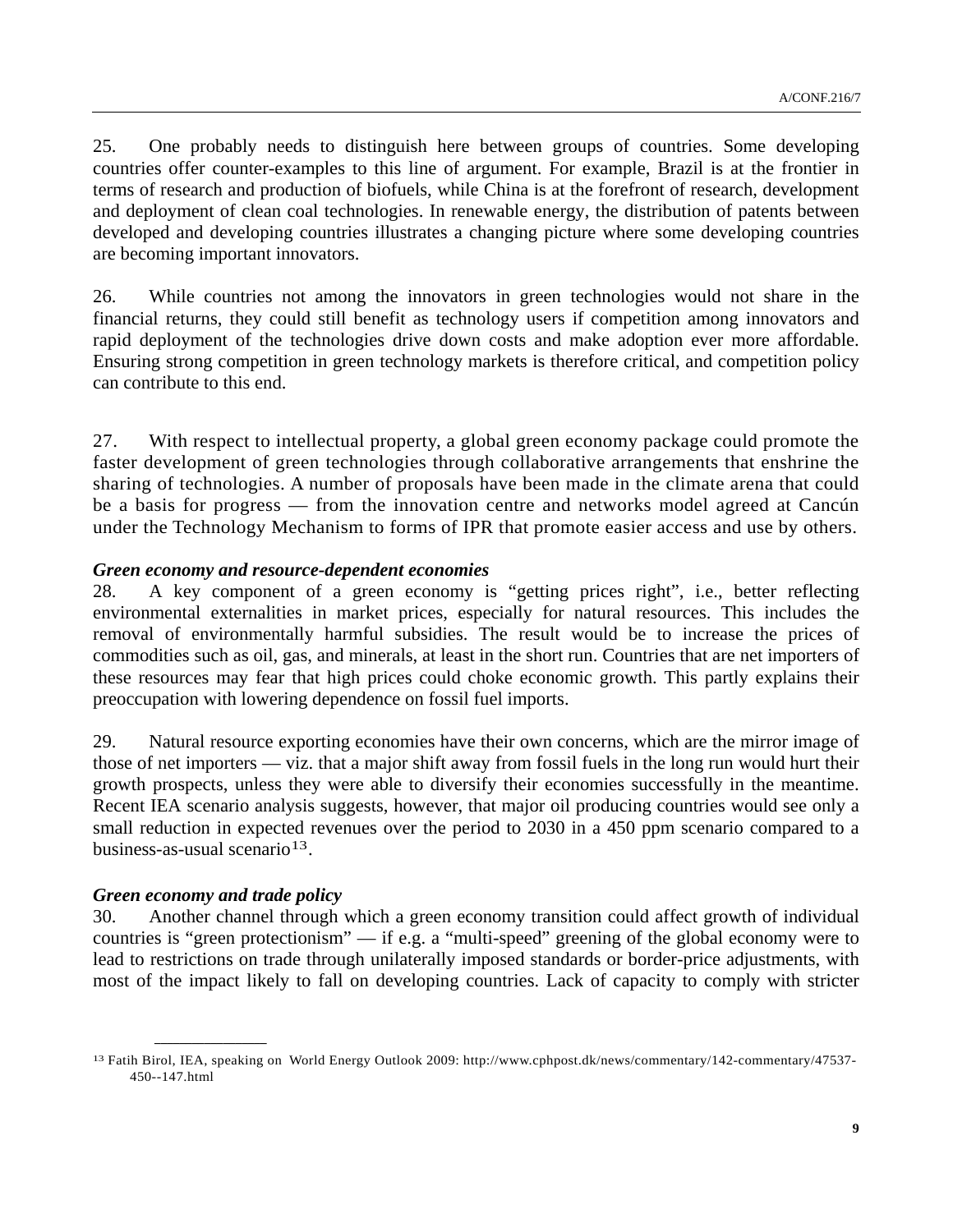standards (especially in SMEs) could result in loss of markets. Reduced national export capacity could result in reduced growth and employment and deteriorating trade balances.

31. In practice, voluntary, market-led eco-labels and certification schemes are more commonplace than government-mandated standards and labels. Two of the most mature are for tropical timber and coffee. These schemes can discriminate against producers without access to the latest technology and know how, and also against small producers for whom the fixed certification cost can pose a barrier<sup>[14](#page-9-0)</sup>. Government activities in relation to such schemes have focused principally on support to small producers in developing countries to facilitate participation<sup>[15](#page-9-1)</sup>.

32. Green subsidies, while they can play an important role in shaping local productive capacities and promoting investment in certain green sectors, can also distort trade.. Considering these subsidies through a WTO prism, and in particular against the Agreement on Subsidies and Countervailing Measures (SCM), is useful for avoiding the proliferation of trade distorting measures that lead to global inequities, especially considering that subsidies are very difficult to reform, such as those in agriculture. However, it might also limit policy space for targeted promotion of sectors that contribute to the transition of a green economy.

33. Any analysis of the WTO consistency of a government subsidy is a complex task, and requires a detailed assessment of the measure, its implementation and the market impacts. The SCM does not outlaw all subsidies, but disciplines subsidies that distort trade, prohibiting export subsidies and local content subsidies; in addition, subsidies that can be proven to injure the domestic industry of another WTO Member can be challenged under the SCM.

34. The biofuel sector illustrates the issue. The low levels of international trade are generally attributed to the fact that most countries subsidize domestic production and use of biofuels<sup>[16](#page-9-2)</sup>. Major producing countries<sup>[17](#page-9-3)</sup> show government assistance at all stages of the biofuel production and use chain. Fuel-tax reductions are the most widely used form of government support, but investment is also encouraged through reduced interest-rate loans, governmentbacked loan guarantees and significant support is provided for R&D efforts.

#### *How to manage the transition? The role of public policies*

35. Possible transition costs of GESDPE are a concern to many countries. Changes in the structure of national economies would include adjustments to the structure of capital and labor supply. For example, in case of a rapid transition to low-carbon energy systems, some of the existing capital for energy production may become obsolete or redundant, which would imply additional costs compared to a business-as-usual scenario. Even in the favorable case where a green economy would result in net

<span id="page-9-0"></span><sup>14</sup> UNCTAD (2010), Report of the Ad Hoc Expert Meeting on The Green Economy: Trade and Sustainable Development Implications, Palais des Nations, Geneva, 7-8 October, para 22

<span id="page-9-1"></span><sup>&</sup>lt;sup>15</sup> PBL (2010), Role of Governments in Multi-Actor Sustainable Supply Chain Governance Systems, Netherlands. <sup>16</sup> T. Harmer (2009) Biofuels subsidies and the law of the WTO. <sup>17</sup> USA, Brazil, EU, China, Canada, India

<span id="page-9-3"></span><span id="page-9-2"></span>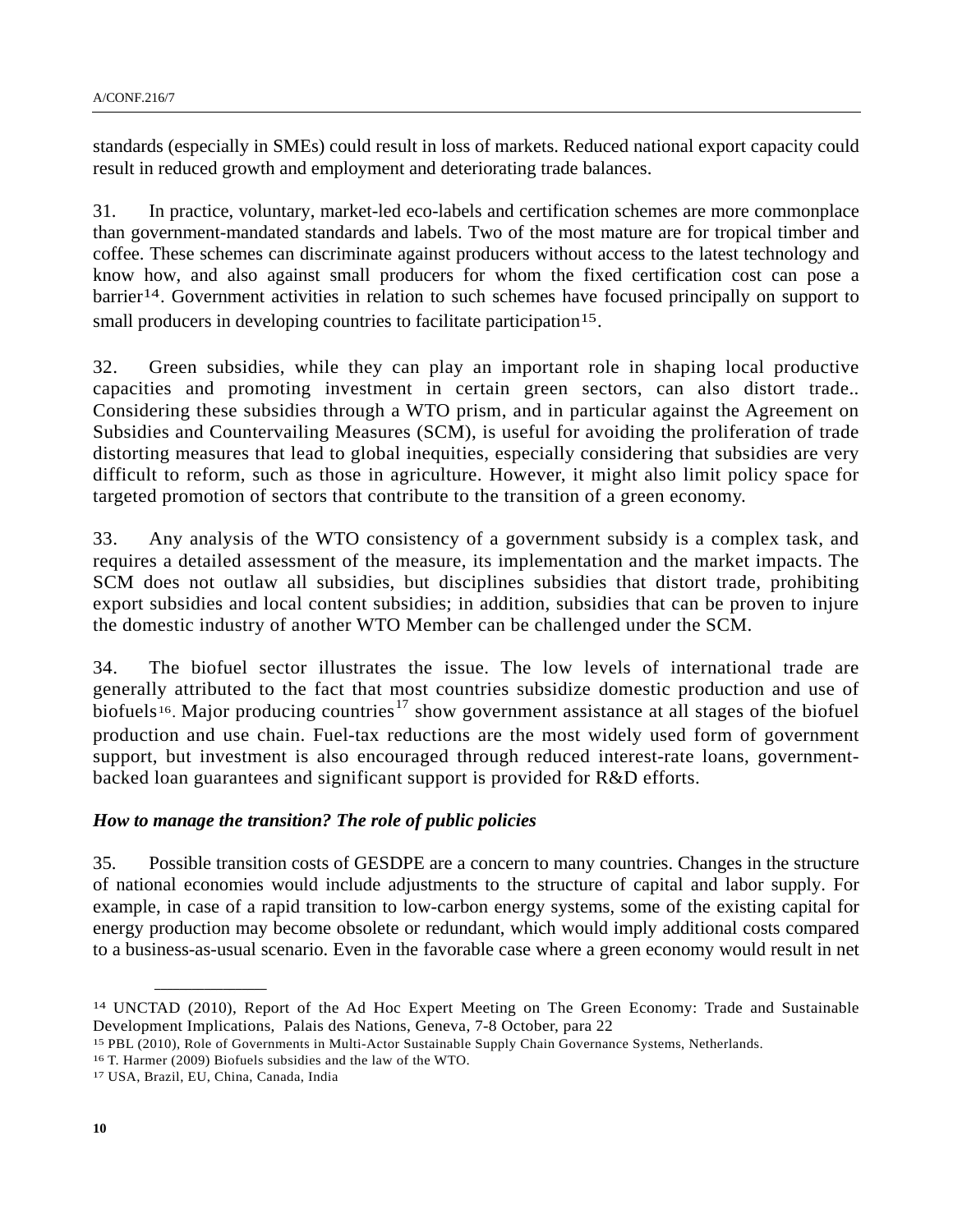job creation at the national level, how would the new jobs compare in terms of skill and remuneration with those lost through structural change? What can be done to retrain displaced workers quickly?

36. These adjustments would require a leading role for public policies to avoid negative effects on economic growth, employment, and poverty. Countries have different capacities to deal with such adjustments and costs are of particular concern to low-income countries where demands on limited government budgets are already high. How would increased investment and social protection expenditures be financed? One option is to use eco-taxes, which generate revenue that could be used to support adjustments, if designed in ways that do not burden the poor.

37. The transition to a GESDPE can partly be accomplished through market incentives which internalize environmental costs and promote environmentally beneficial sectors, but these are a matter of public policy. Governments set the ground rules for markets that promote environmentally sound investment — e.g., tax incentives for purchases of fuel efficient vehicles or solar power systems. The existing system of implicit or explicit government subsidies could also be redirected to promote sustainable development goals.

38. Developing countries require vigorous growth, and this growth can be directed increasingly towards carbon-saving investment and energy efficiency. Opportunities for growth in renewable energy are available both in developed and developing countries; seizing them has often depended on active government promotion. Several organizations have made similar proposals for an internationally funded "big push" to scale up renewable energy in developing countries, capturing learning economies and advancing the date for attaining cost parity with fossil fuels<sup>[18](#page-10-0)</sup>. Government intervention is also crucial for social investment and infrastructure. If the infrastructure is energyefficient, and if social investment is directed towards education and health services, there will be limited conflict between economic activity generated and environmental protection.

39. Government policy plays a crucial role in determining which growth path will be followed. Government investment in infrastructure can lock in patterns of private investment that remain for many years, for example by developing road or rail networks that determine transportation patterns and industry location in ways that can be environmentally beneficial or harmful.

40. Governments may also chose to stimulate investment in green technologies and sectors as part of explicit industrial and technology policies, on the expectation that these will emerge as major new growth drivers in the future.

41. At the international level, institutional changes will also be needed to support a shift to a green economy. Considering how financial systems, capital markets and trade rules encourage or hinder environmentally sound investments and green growth is paramount.

<span id="page-10-0"></span><sup>18</sup> UN-DESA (2009), DB Climate Advisors' GET-FiT, Greenpeace, REN Alliance.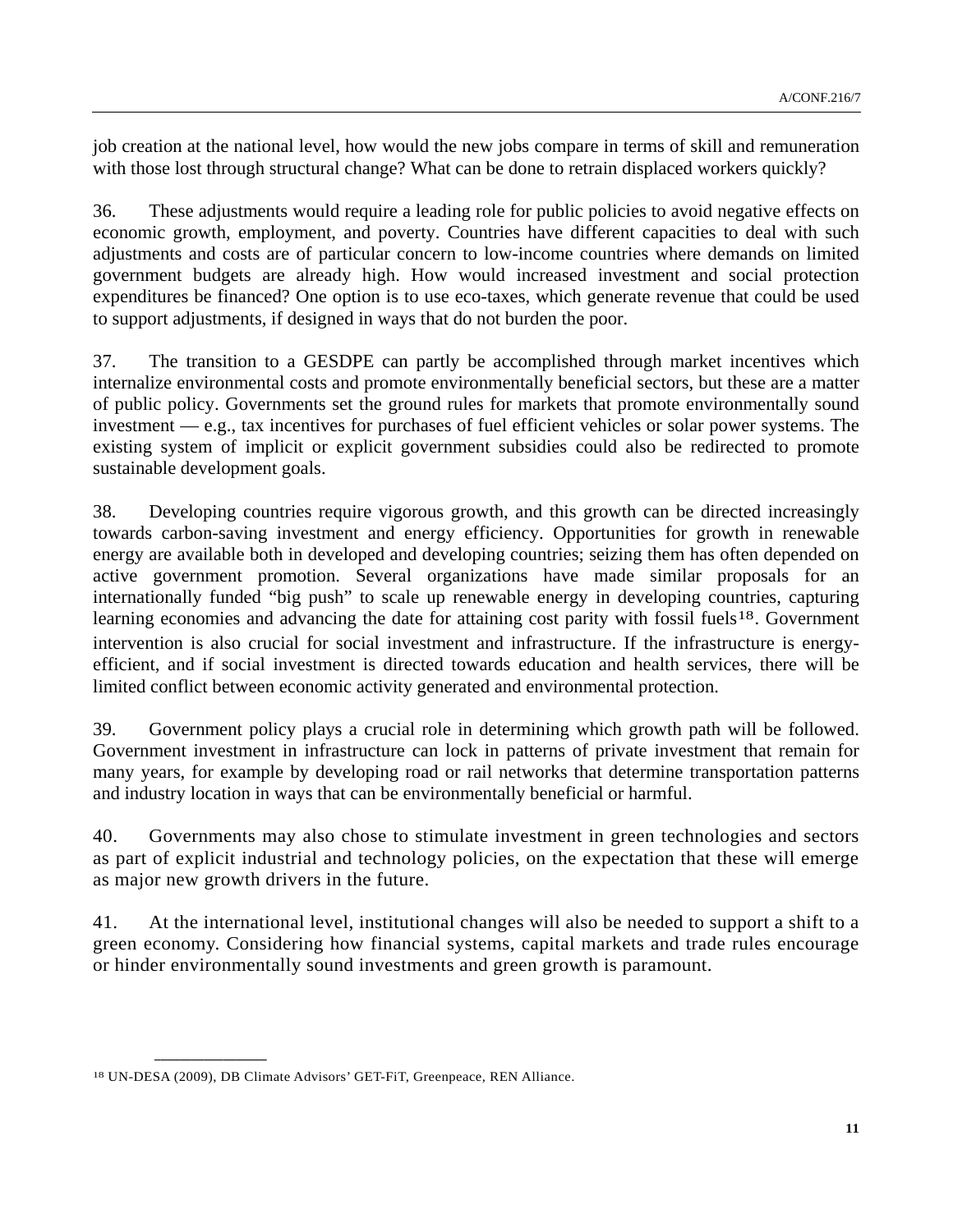## **C. Green Economy's possible impacts on poverty eradication, livelihoods and other social outcomes**

42. In the long term, it is believed that a development path limiting adverse environmental impacts would be more conducive to prosperity and poverty alleviation. In as much as the poor are the most affected by trends such as climate change and environmental degradation and shocks such as food scarcity, shifts of the economy that decrease such risks will benefit the poor. For a green economy to deliver such benefits, it should be part of an overall movement towards production and consumption systems that are compatible with sustainable development, through transitions sensitive to the developmental needs of each country. Poverty eradication and enhancement of the livelihoods of the most vulnerable deserve priority in measures promoting a green economy transition.

43. The implications of a green economy for poverty eradication and livelihoods can be analyzed at different levels. At a first level, shifts in the average growth rates of individual economies could have implications on the ability of these economies to reduce poverty and improve social outcomes. At a second level, changes in the structure of national economies could affect employment opportunities and requirements, with different national capacities to deal with any adverse impacts. At a third level, specific green economy policies could, through creation of sustainable livelihoods, additional jobs, and other effects, increase the capacity of countries to translate growth into poverty reduction and other beneficial social outcomes.

### *Possible social effects of shifts in growth rates*

44. A shift to a green economy might imply lower average growth for some countries or groups of countries, with the risk that poverty outcomes will worsen. To avoid this, the poverty reduction associated with a given growth rate would need to increase. Distributive policies could also help to ameliorate adverse effects of slower growth on the poor. Ideally, if economies are sufficiently flexible, they would shift towards new growth drivers with strong poverty reducing effects.

45. In addition to growth, the differences observed in successes of individual countries in reducing poverty seem to be largely linked to social policies and institutional factors such as the distribution of productive assets. These can have long-term effects. For example, investments in basic education have proven to generate a poverty alleviation and growth dividend many years after initial investments are made.

46. There are structural differences among countries, even at similar levels of income, that affect the scope for national redistributive policies, including the shape of the national income distribution and the institutional and administrative capacity to collect taxes and make equityenhancing income transfers.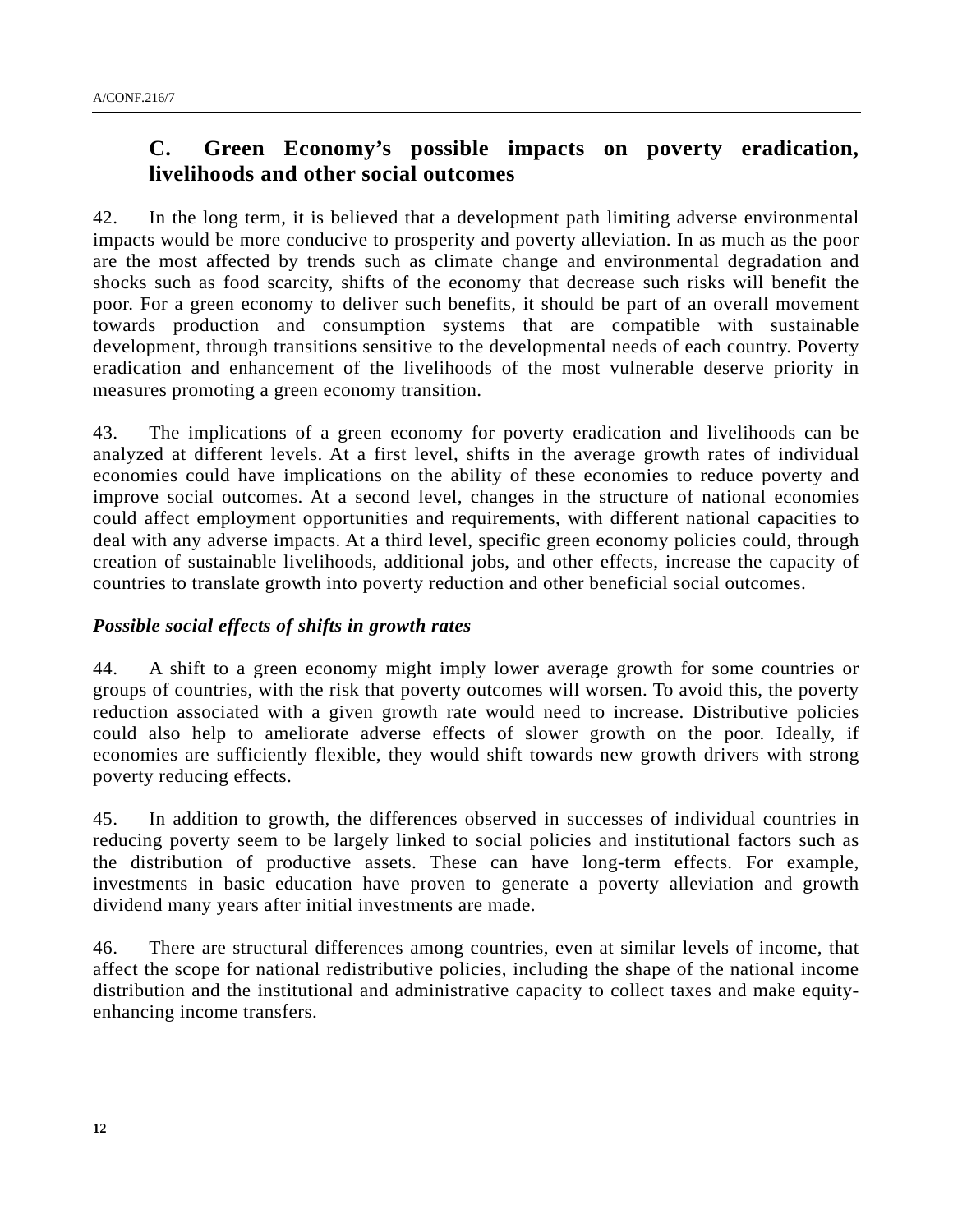47. Countries also vary in the way the poor are affected by changes in prices that might result from policies aimed at "getting prices right". The prices of food commodities have a particular importance for food security and poverty. If green economy policies for agriculture were to result even transitionally in higher food prices, this would be of particular concern to those low-income households and countries that are net food buyers.

48. At the level of national economies, the quantitative relationships between growth and poverty reduction exhibit a broad range of variation. There clearly exists no simple, one-sizefits-all strategy for poverty reduction. Green economy strategies that work best will be adapted to national contexts and yield a high income elasticity of poverty reduction.

### *Possible poverty effects of structural changes*

**\_\_\_\_\_\_\_\_\_\_\_\_\_\_\_\_\_\_** 

49. Much discussion about the potential for green job creation was heard in relation to the green stimulus packages of governments following the financial crisis. In the context of high unemployment and idle capital, government deficit spending on green investments could result in net job creation, with benefits for poverty reduction.

50. In particular, the job creation potential of investment in renewable energy has been mentioned. According to ILO, all forms of renewable energy have significantly higher employment elasticities than fossil or nuclear alternatives per unit investment, per unit installed capacity as well as per unit output. They also tend to concentrate employment less in the manufacturing and equipment installation phase and provide more continuous employment during operation and maintenance.<sup>[19](#page-12-0)</sup>

51. When capital and labour are fully employed, additional investment in green infrastructure, technologies or products replaces other investment. For a green structural shift to result in net job creation, investment in the green sectors has to be diverted from sectors that are less labour-intensive. Whether or not this holds is an empirical question. The results are likely to vary across economies, depending on economic structures and the incentives associated with green economy policies.

52. Structural changes in national economies caused by a shift towards a green economy would translate into adjustments to the composition and skill mix of the needed workforce. With limited short-run transferability of skills between sectors, a shift in labour demand to "greener" sectors may result in significant portions of the workforce requiring retraining. In the absence of adequate training capacities, retrenched workers will remain unemployed or will end up working in low-skill jobs. Even short spells of unemployment and income loss can translate into durable poverty episodes and lost opportunities (for example, in access to education) for low-wage workers and their families.

<span id="page-12-0"></span><sup>19</sup> ILO (2008), *Global Challenges for Sustainable Development: Strategies for Green Jobs,* Background Note, G8 Labour and Employment Ministers Conference, Niigata, Japan.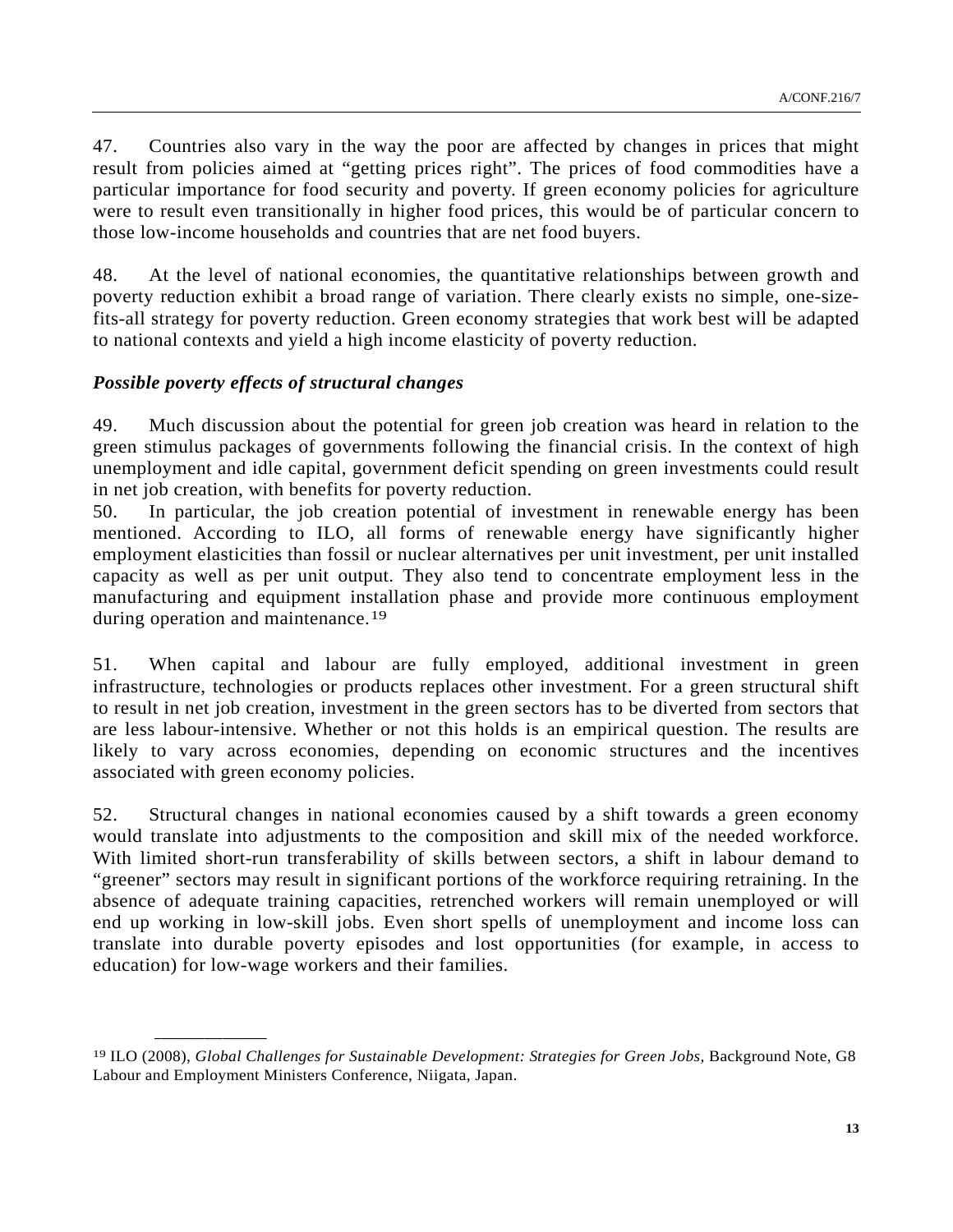53. The capacities of national governments to deal with adverse impacts of such adjustments differ widely. In developed countries, the welfare state works partially to compensate losers from the trade-adjustment process, e.g. through unemployment benefits. Some countries have developed highly effective retraining schemes for unemployed workers. In most developing countries, however, such mechanisms are partial or non-existent. There is need for a strong social component to accompany the transition to a green economy, which considers the impacts of adjustments on broader social outcomes such as access to education, health and basic services.

### *The contribution of green economy policy tracks to poverty eradication and livelihoods*

54. Specific green economy policies affect livelihoods, income distribution and other social outcomes through different channels and in different ways. Such policies are grouped here in seven "tracks": green stimulus packages; eco-efficiency; greening markets and public procurement; investments in sustainable infrastructure; restoration and upgrading of natural capital; getting prices right; and ecological tax reform.

### **Track 1: Green stimulus packages**

55. Several countries incorporated sizeable "green" expenditures in their stimulus packages following the global financial crisis. Besides environmental benefits, the greening of stimulus packages was thought likely to deliver benefits in terms of jobs relative to investing the same amounts in a "traditional" package.

56. China, Republic of Korea, and the United States were among countries with large green stimulus packages. Yet, for many developing countries, large stimulus packages have not been an option, as they do not have the policy space to run counter-cyclical policies, being encouraged by international financial institutions and financial markets to put macroeconomic orthodoxy at the forefront of their policies.[20](#page-13-0) Also, for some developing countries, increased public debt could worsen conditions faced in capital markets, depending on the macroeconomic effects of the stimulus and its potential to create additional debt repayment capacity.

57. Finally, what happens when the green stimulus money stops flowing? Will there be an enduring legacy in terms of the development of dynamic new green sectors? Evidence from the United States suggests that renewable energy stimulus spending has created numerous local solar panel installation businesses across the country<sup>[21](#page-13-1)</sup>. But can they survive in a less conducive policy environment?

<span id="page-13-0"></span><sup>20</sup> UNDESA, World Economic and Social Survey 2009.

<span id="page-13-1"></span><sup>21</sup> http://businessjournalism.org/2010/10/10/dig-into-green-stimulus-monies-to-find-the-local-impact/.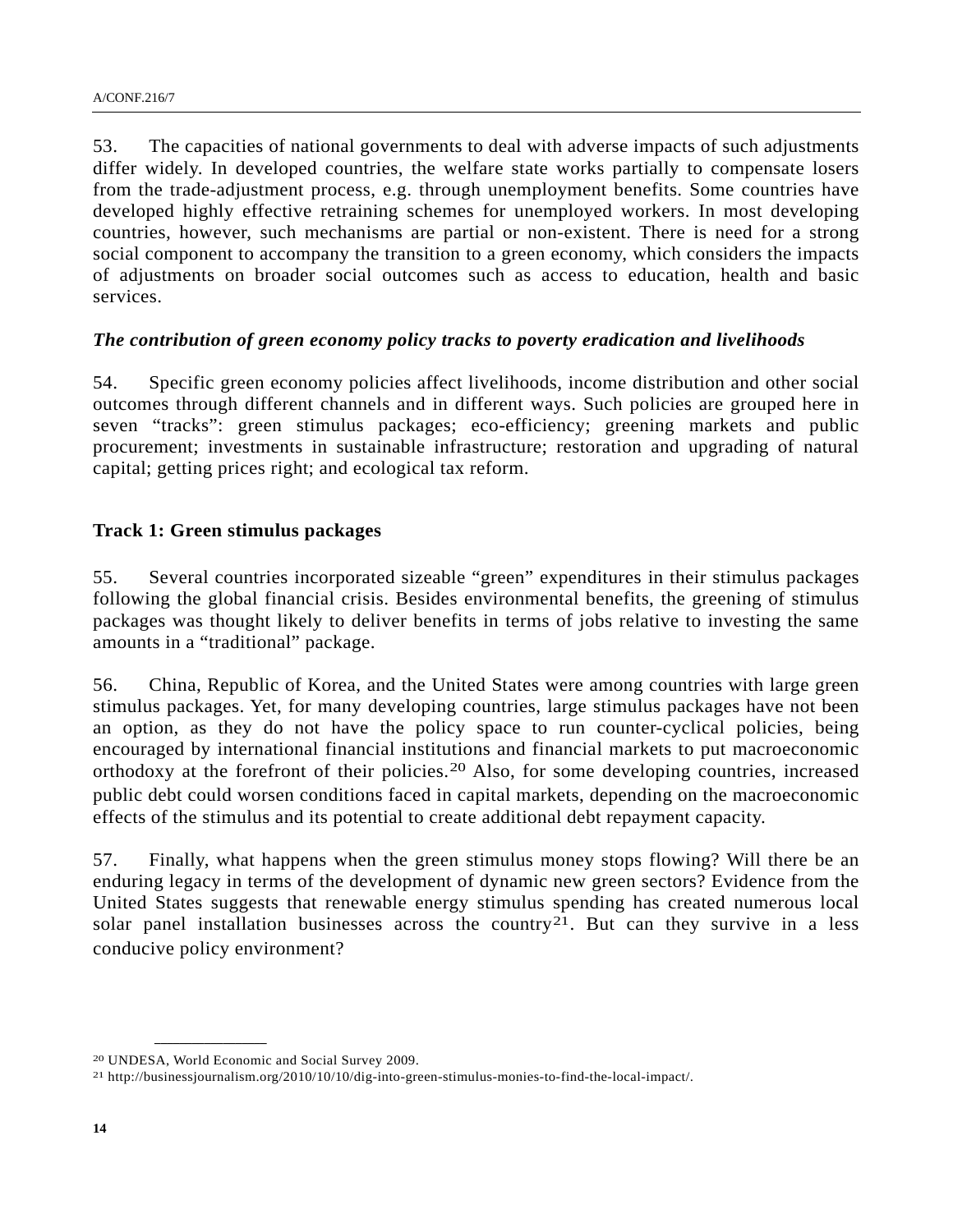### **Track 2: Eco-efficiency**

58. Eco-efficiency — the rational use of natural resources in production — has been adopted by many industries and it is a standard feature of most green economy definitions. Eco-efficiency is a firm-level concept grounded in business logic — improvements in production systems are made as long as they improve a firm's bottom line. By internalizing externalities, government tax or other policies can strengthen firms' eco-efficiency incentives. Eco-efficiency does not directly address social aspects. Indirect social benefits from improved resource efficiency are possible, for example when water resources freed up by more efficient use by firms become available for other uses, or when better waste management or re-use of inputs reduces the amount of pollution.

### **Track 3: Greening of markets and public procurement**

59. The greening of markets has been one prominent component of sustainable consumption and production policies. Public procurement has been increasingly adopted by governments as a tool for steering the market into offering more environmentally and socially friendly products and services. Many countries in both developed and developing regions have used public procurement to pursue social goals directly.[22](#page-14-0)

60. In terms of poverty alleviation and livelihoods, sustainable public procurement potentially has both benefits and risks for producers in developing countries. Concern for the environmental and social impacts of production in public procurement could be beneficial if products and services produced by the poor and vulnerable segments of the population gain access to markets in which they could otherwise not compete. Products from sustainable agriculture fall into this category. Another case where clear benefits could accrue to poor populations is when procurement requirements contribute to more sustainable management of natural resources on which they depend (for example, FSC-certified timber).

61. On the other hand, increased requirements could be detrimental to producers in developing countries if they translate into additional barriers to trade, e.g. for countries whose industrial structure comprises "dirty" industries, or where the capacity of SMEs to meet new standards is limited. Collective certification of groups of small producers — e.g. farmers — has been one means of overcoming this barrier.

<span id="page-14-0"></span><sup>22</sup> UN-DESA, Sustainable Development Innovation Brief #5, August 2008.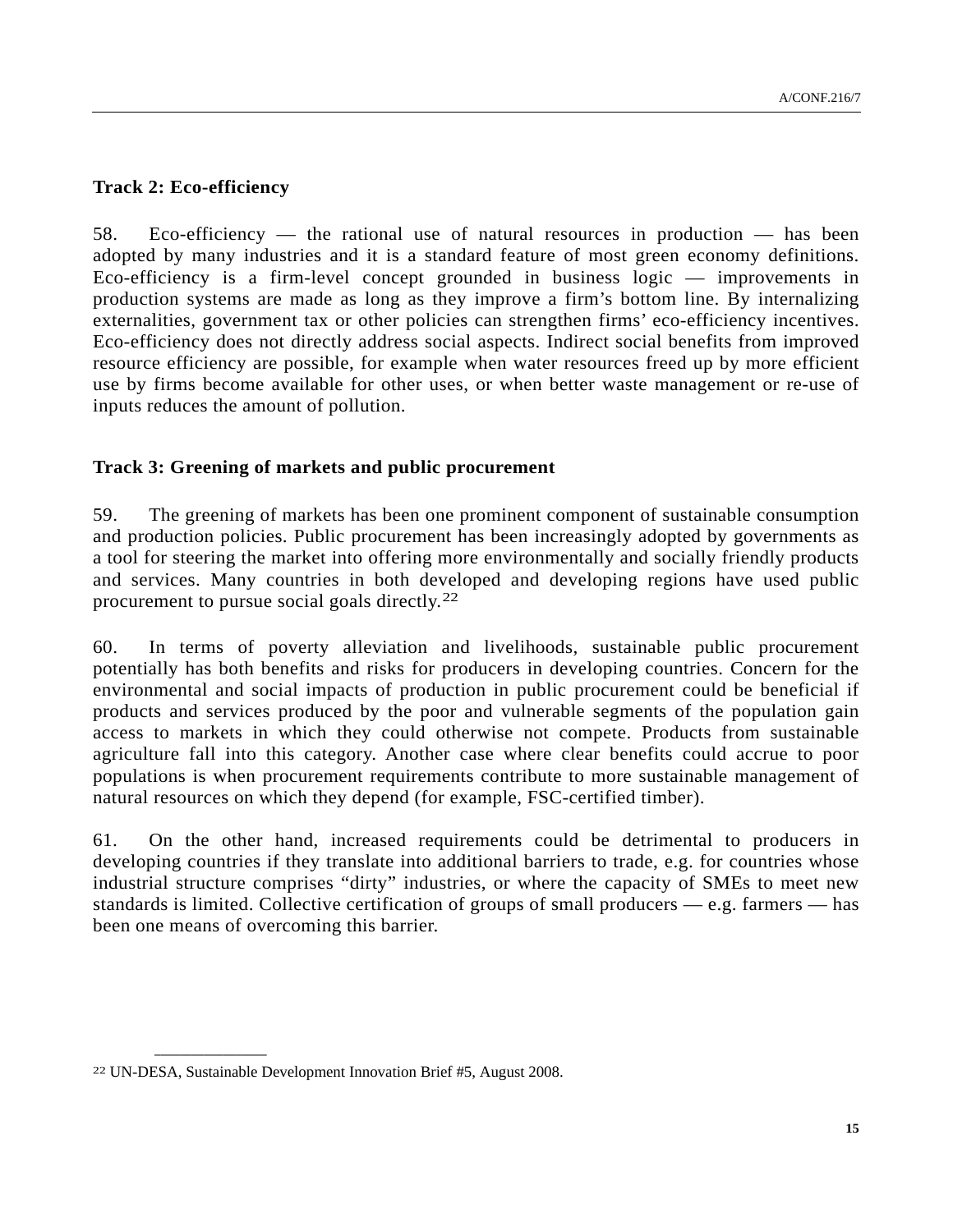#### **Track 4: Investment in green infrastructure**

62. Renewable energy technologies can allow for creating small-scale, decentralized systems able to provide access to modern energy to poor populations. This is a crucial ingredient of development associated with: health benefits (e.g. from decreased indoor air pollution); increased employment and income-generation opportunities through access to electricity; and improved educational opportunities and outcomes.

63. Energy efficiency in buildings has been recognized as a key component of a "green economy" package. Investments in sustainable buildings and construction could provide multiple benefits, including job creation and reduced household bills for heating, cooling, and cooking, thereby increasing the share of household income available for other uses. Locally adapted technologies exist, often using traditional techniques and materials, but various barriers slow adoption even of "no regret" measures.<sup>[23](#page-15-0)</sup> Innovative financing can help address high upfront costs and long payback, e.g. low-interest loans repayable through small monthly additions to electricity bills.

64. A sustainable development perspective looks beyond improvements to the building stock to consider urbanization as a whole. Urbanization will be a defining feature of coming decades, in particular in Asia and Africa, with continued large-scale migration of the poor from rural areas. To meet this challenge, it is critical to address new construction. A sustainable city must begin with ensuring that construction of new slums is not the only path to its future development. In many contexts, this means addressing gaps such as limited institutional capacity for integrated planning; inadequate enforcement of planning and zoning laws; nonexistent or badly functioning land markets; and unavailability of housing finance for large groups of the population.

65. Sustainable transport is an important contributor to mitigating environmental impacts. Beyond the transition to low-carbon mobility, critical for poverty alleviation and livelihoods is inclusive transport. Given that the poor are less motorized than the rest of the population, this means first of all well-funded, efficient public transport networks. For the poor and vulnerable, non-motorized transport and walking and cycling are of particular importance. Governments have a critical role to play as providers of most transport infrastructure. For public transport to have a chance to compete for the pocketbooks of customers, the negative externalities caused by private vehicles have to be accounted for. As in other sectors, the transition to inclusive and sustainable transport implies cultural change on the part of politicians, city planners, transport engineers, and citizens.

<span id="page-15-0"></span><sup>23</sup> Marrakech Task Force on Sustainable Buildings and Construction, final report.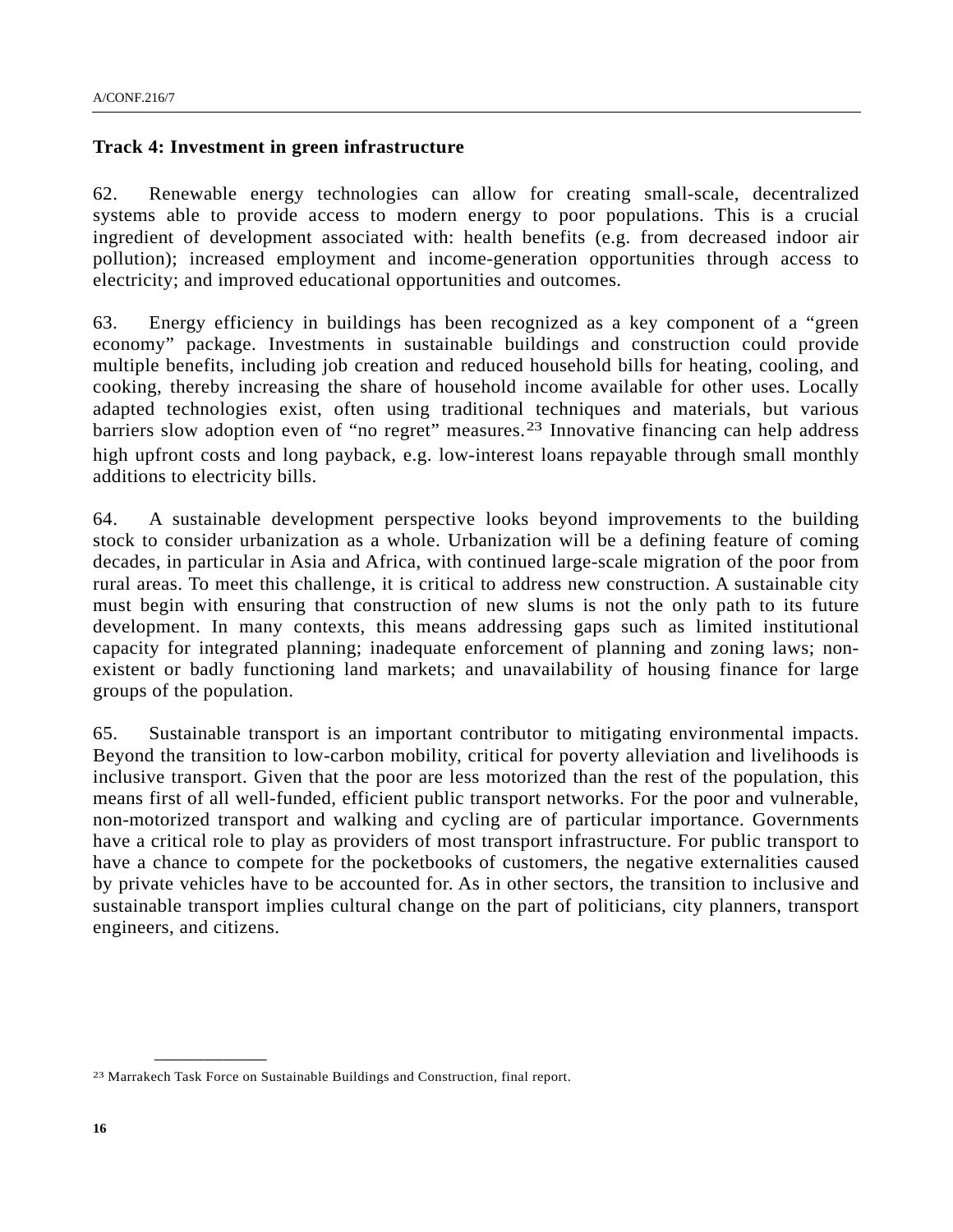### **Track 5: Restoration and enhancement of natural capital**

66. The importance of natural assets and the services they provide to poor communities has long been recognized. The Millennium Ecosystem Assessment was instrumental in providing a framework and detailed examples to understand how ecosystem services directly contribute to livelihoods, among other functions<sup>[24](#page-16-0)</sup>. The TEEB study done by UNEP reinforces this view that ecosystem services are critically important not only to resident communities but to broader national economies.<sup>[25](#page-16-1)</sup> Therefore, programmes and projects that aim to restore and enhance natural capital will have direct impacts on livelihoods and poverty.

67. Beyond delivering direct economic benefits to resident communities (e.g. non-timber forest products and land productivity), being labour-intensive, sustainable land management and forest conservation and regeneration also have the potential to deliver income benefits for the poor. This has been the case with India's ambitious national program of natural asset restoration under the National Rural Employment Guarantee Act (NREGA). Still, an evaluation of NREGA suggests that the implementation challenges are not different from those facing other local development projects, including limited local participation, administrative complexity, and misaligned incentives across stakeholders, all potentially limiting long-term asset-building.[26](#page-16-2) Thus, the outcomes of such programs will critically depend on design and implementation details as well as surrounding institutions.

68. Beyond specific natural asset restoration programs, improving the conditions of natural assets in the long run will require locally adapted rules for the management of the commons. The importance of national and local institutions and contexts for such management is now well recognized and evidenced by the opposed fates of similar shellfish fisheries in neighbouring Pacific islands.

69. Agriculture will be a key sector for poverty alleviation and for the transition to sustainable societies. Major efforts are needed to develop sustainable agricultural and forestry production systems which provide decent incomes and livelihoods and at the same time reduce emissions, consume less water and maintain soil fertility and biodiversity.

70. Sustainable agriculture has proven in many contexts to be more job-intensive than conventional agriculture. It often requires less capital and less reliance on debt and credit; as a result, it can generate more disposable income for farmers. Sustainable agriculture also has the potential to make small-scale farmers more resilient to weather shocks such as drought.<sup>[27](#page-16-3)</sup>

<span id="page-16-0"></span><sup>24</sup> MEA, 2005.

<span id="page-16-1"></span><sup>25</sup> TEEB, 2010, The Economics of Ecosystems and Biodiversity: Mainstreaming the Economics of Nature: A synthesis of the approach, conclusions and recommendations of TEEB.

<span id="page-16-3"></span><span id="page-16-2"></span><sup>26</sup> Centre for Science and Environment, 2008, NREGA: Opportunities and challenges, New Delhi. 27 UNDESA, Sustainable Development Innovation Brief #9, May 2009.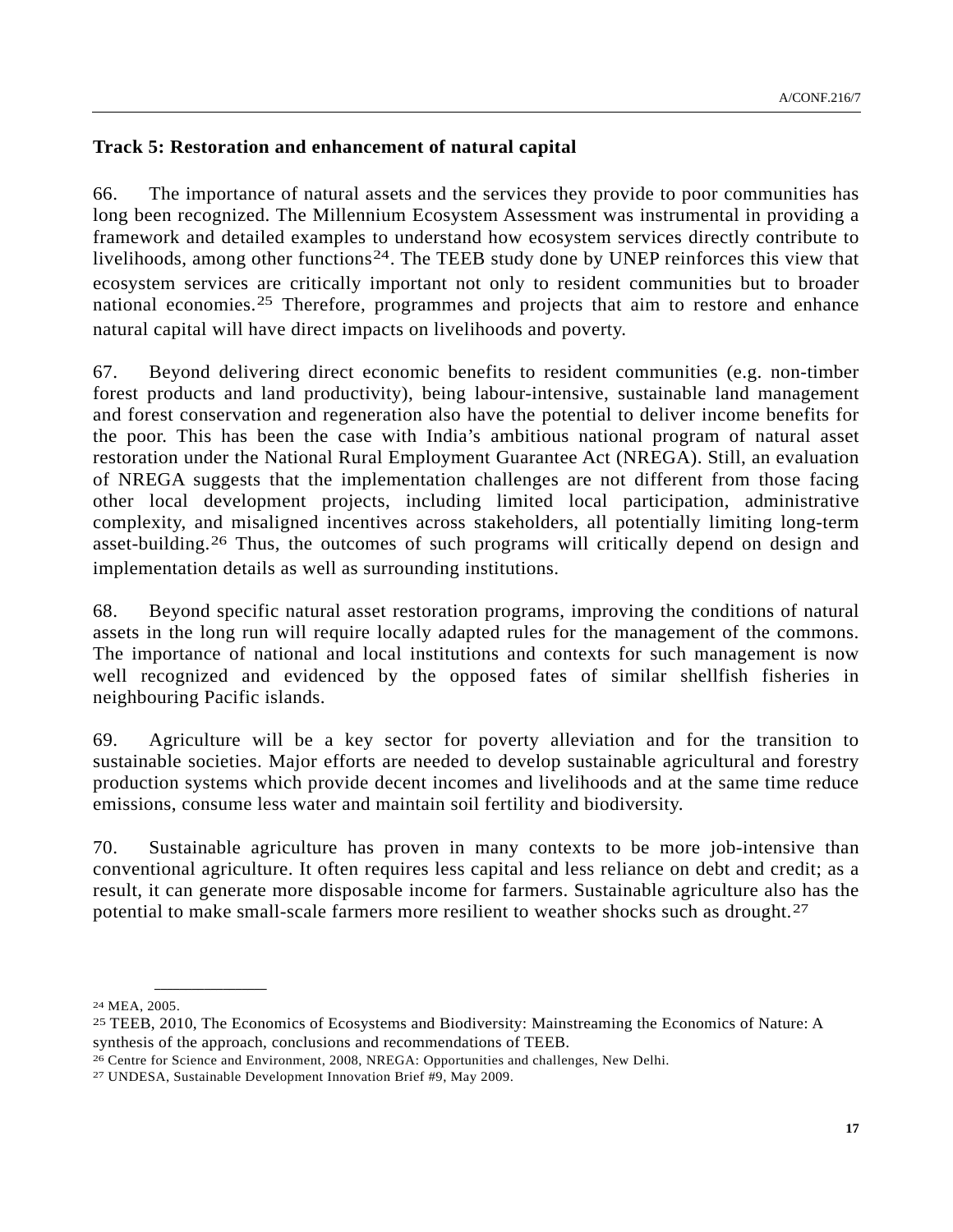71. Agricultural subsidies, as a particular form of price distortion, have long been a contentious issue in international fora, as local agricultural production in developing countries can be put at a competitive disadvantage vis-à-vis subsidized agriculture in developed countries. Given the importance of agriculture as an employer and as the basis for rural economies in many developing economies, achieving progress on this front could provide a major opportunity for poverty alleviation in rural areas.

#### **Track 6: Getting prices right**

**\_\_\_\_\_\_\_\_\_\_\_\_\_\_\_\_\_\_** 

72. Better accounting of the externalities present in the economic system can lead to more environmentally-friendly outcomes<sup>[28](#page-17-0)</sup>. To the extent that poor populations often rely on services provided by natural assets that are unaccounted for in national accounts or in cost-benefit analysis (CBA), better accounting and better assessment rules for projects would directly benefit them. One example is mangroves, whose benefits in terms of flood damage control, fishery nursery grounds, and other services can often surpass in value the returns generated by their clearance to accommodate other economic activities.[29](#page-17-1)

73. Systems of Payments for Ecosystem Services (PES), associated with the maintenance or upgrading of natural assets, are increasingly being developed across the world. Such systems have the potential to impact poverty and livelihoods directly, insofar as they constitute an income transfer from richer groups (e.g. taxpayers or urban residents) to lower-income groups. The literature shows that the results of such schemes in terms of poverty alleviation and improvement of livelihoods critically depend on design issues as well as on local conditions. Recognition of poor communities' stewardship and associated claims on valuable natural assets is critical. Testing the potential of PES within rural poverty reduction programmes has become an interest of a number of countries.

74. Policy designed to "get prices right" or create markets for ecosystem services have raised concerns that they could lead to disenfranchisement of poor communities whose livelihoods depend on the natural resource base. In agriculture, forestry, and mining, examples from across the globe can be found where no adequate compensation was provided to local residents for the loss of land or environmental benefits or for environmental damages created by projects.<sup>[30](#page-17-2)</sup>

75. While such outcomes do indeed make the case for better accounting of environmental costs and benefits in decision-making, there needs to be both the willingness and the capacity

<span id="page-17-0"></span><sup>28</sup> Cf. UN-DESA Statistics Division's work on the System of Environmental-Economic Accounting.

<span id="page-17-1"></span><sup>&</sup>lt;sup>29</sup> Forests are another example of a sector where benefits accruing to some stakeholders have often not been factored into decision-making.

<span id="page-17-2"></span><sup>30</sup> In the case of land purchases by foreign investors, see World Bank (2010), "Rising Global Interest in Farmland: Can It Yield Sustainable and Equitable Benefits?"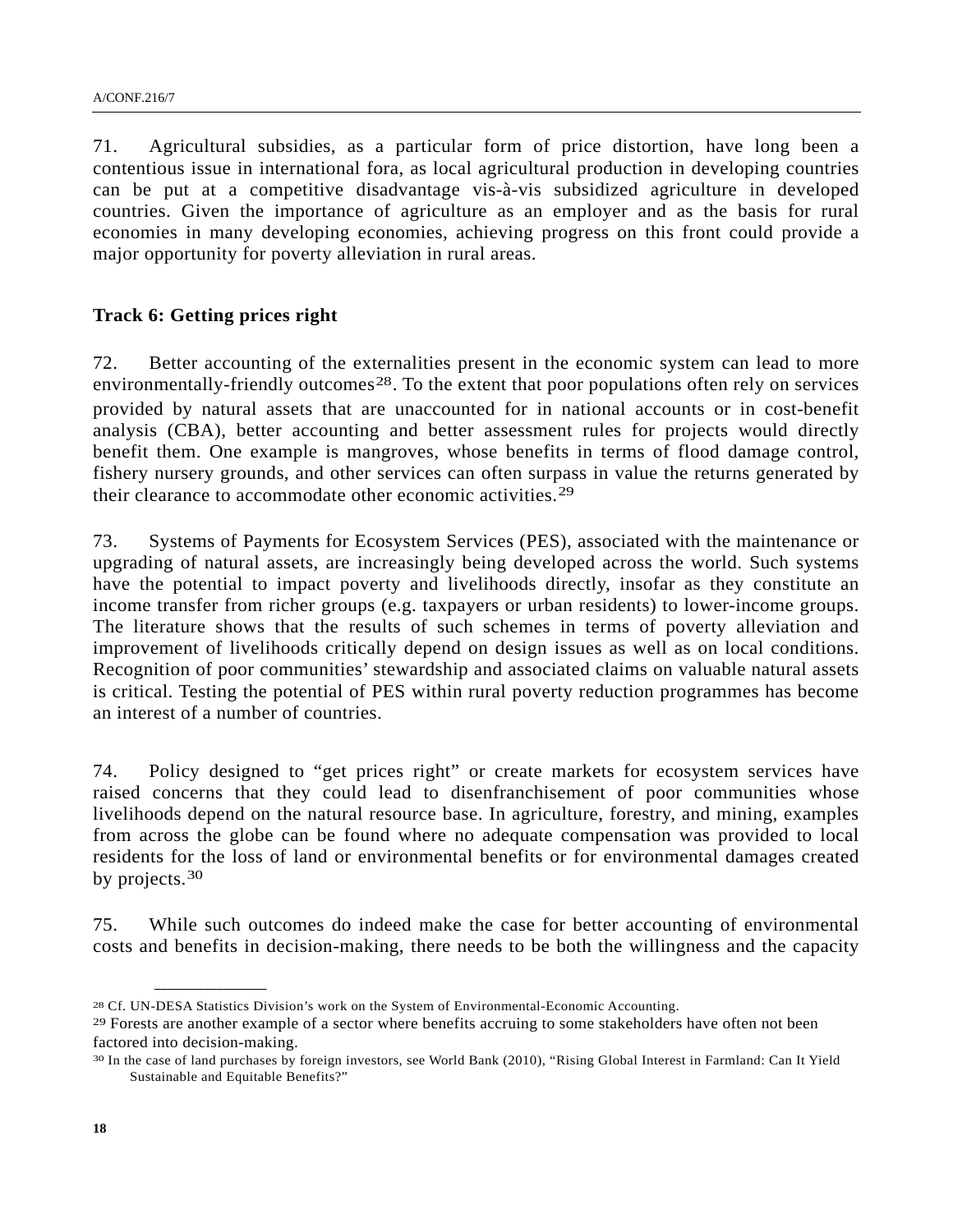to apply such accounting on behalf of all citizens, including minimal standards for transparency and legal systems that give a voice to the most vulnerable.

#### **Track 7: Eco-tax reform**

**\_\_\_\_\_\_\_\_\_\_\_\_\_\_\_\_\_\_** 

76. As a consequence of the variety of designs, the effects of environmental tax reforms (ETRs) have been variable. A review conducted in 2005 based on 61 studies covering several countries highlighted a pattern of effects that suggested that the ETRs do not significantly dampen GDP growth, have positive but small impacts on employment, and have very beneficial impacts in terms of pollution reduction.<sup>[31](#page-18-0)</sup> Apart from employment effects, environmental taxes have other distributional effects which need to be evaluated. These include the direct incidence of a tax as well as indirect effects on goods and services through input-output linkages and potential mitigating effects through revenue recycling<sup>[32](#page-18-1)</sup>. Unlike other environmental policy instruments, eco-taxes provide the financial means for governments to compensate the poor if the tax itself is regressive. Also, there is a distributional dimension to the health and environmental effects of the eco-tax that needs to be considered. If poor individuals and communities are most affected by the pollution which the tax reduces, this effect should be progressive.

77. In summary, the following recommendations on the poverty and social dimensions of a green economy could be considered by the Preparatory Committee for UNCSD:

- support independent research on the potential social impacts of green economy packages for different groups of countries;
- continue to give high priority to policies that directly aim at poverty reduction, such as investments in education and access to basic services such as water, sanitation, and energy;
- prioritize green economy policies that have the potential to deliver social benefits;
- target support to SMEs, including through packages covering clean technology transfer and adoption, new skills development, finance and support to greening supply chains;
- promote investment in enhancing the natural assets on which poor communities depend for their livelihoods;
- put in place social safety nets that support incomes and limit the impacts of unemployment on long-term outcomes such as access to education;
- ensure that national institutions are designed to take into account and fairly represent the interests of poor and disenfranchised communities, especially in the context of natural resource management.

<span id="page-18-0"></span><sup>31</sup> R. Patuelli, P. Nijkamp, E..Pels, (2005), Environmental Tax Reform and the Double Dividend: A Metaanalytical Performance Assessment, *Ecological Economics* 55:564-583.<br><sup>32</sup> N. Johnstone, J. Alavalapati (1998), The Distributional Effects of Environmental Tax Reform, IIED Environmental Economics

<span id="page-18-1"></span>Programme, Discussion Paper DP 98-01..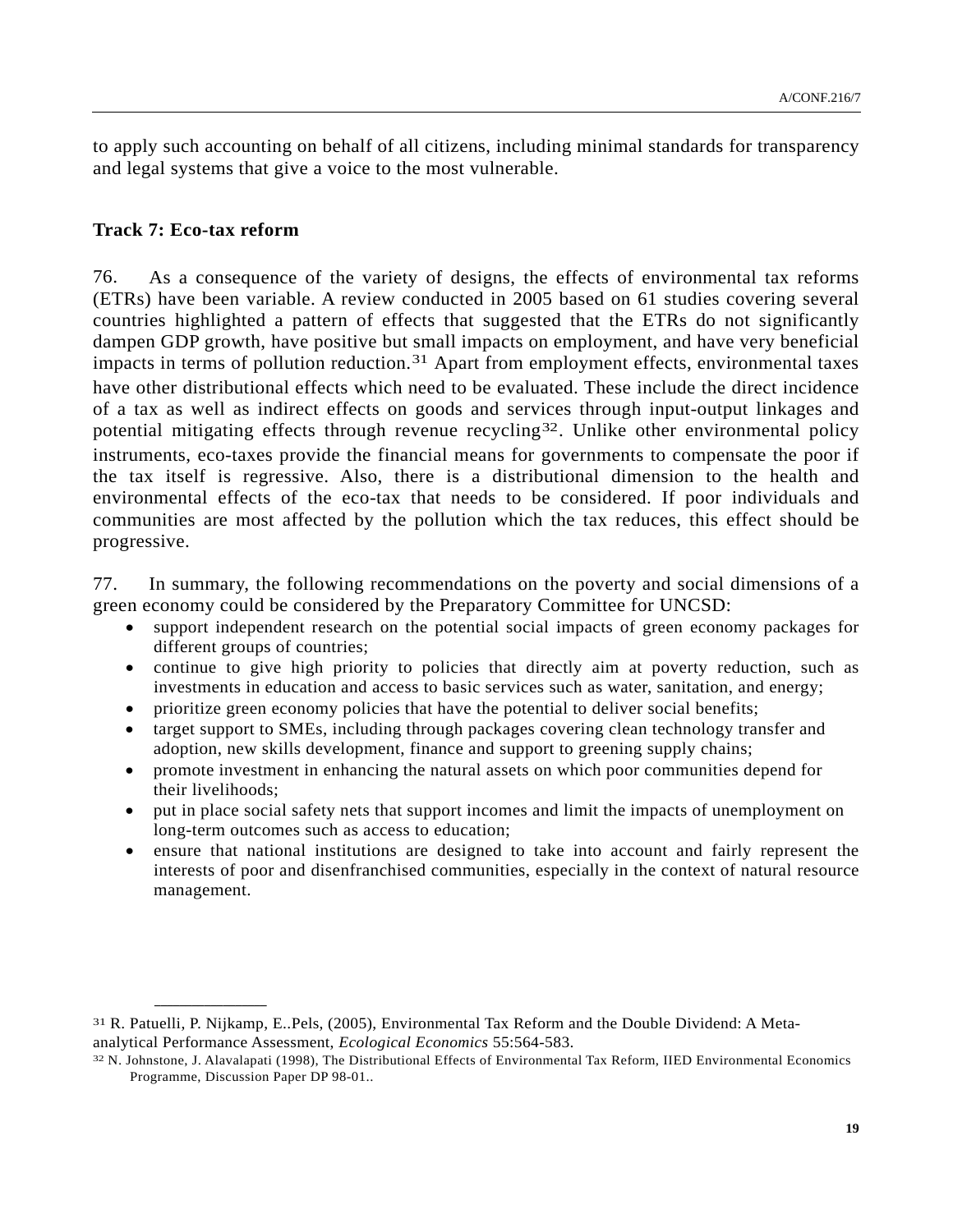# **D. Green Economy's contribution to environmental objectives and challenges ahead**

78. Green economy measures by design aim to reconcile environmental and economic goals. This section asks how far such measures succeed in attaining their environmental objectives and what complications may arise along the way. UNEP enumerates a number of green economy 'success stories', including renewable energy in China and solar energy in Tunisia, organic agriculture in Uganda, sustainable urban planning in Brazil, forest management in Nepal and ecosystem services in Ecuador. These range from national policies and programmes to local innovations and pilot projects<sup>[33](#page-19-0)</sup>. Many developing and developed/transition countries have low-carbon development strategies<sup>[34](#page-19-1)</sup>. Only a few have formulated "green economy" strategies, but the Republic of Korea has a national green growth strategy. Some 49 countries across the globe have feed-in tariffs for renewable energy in place as of 2010, about 40% of those being developing countries<sup>[35](#page-19-2)</sup>.

### *Overestimating costs, underestimating benefits*

79. Experience with both domestic and international environmental policies suggests that economic costs are often overestimated *ex ante*. After the fact, they prove to be smaller — in some cases far smaller. This was the case, e.g., with the Montreal Protocol on Ozone Depleting Substances. A study of EU environmental legislation finds that frequently the *ex ante* cost estimates are twice as large as the *ex post* ones<sup>[36](#page-19-3)</sup>. Several factors explain this result, but failure to predict accurately business response to new regulations, including through technical innovation, is an important one.

80. Policies may also yield important co-benefits, i.e., when a single instrument achieves multiple objectives. These are not systematically considered in many cost-benefit analyses. For example, measures to reduce local air pollution may also reduce greenhouse gas emissions, or vice versa. Adoption of sustainable agricultural practices can yield economic benefits for poor farmers while also yielding carbon storage benefits for the entire globe. Reducing deforestation and forest degradation can deliver significant co-benefits, including maintained ecosystems services, water conservation and preservation of biodiversity, and benefits to communities and indigenous peoples if it results in clarification of land tenure and provision of jobs<sup>[37](#page-19-4)</sup>.

<span id="page-19-0"></span><sup>33</sup> UNEP (2010), *Green Economy: Developing Country Success Stories*.

<span id="page-19-1"></span><sup>34</sup> Project catalyst brief: Low-Carbon Growth Plans, December 2009.

<span id="page-19-2"></span><sup>35</sup> REN 21, *Renewables 2010: Global Status Report.* 

<span id="page-19-3"></span><sup>36</sup> F. Oosterhuis, ed. (2006), Ex-post estimates of costs to business of EU environmental legislation. Final report, April.

<span id="page-19-4"></span><sup>37</sup> UKaid/Ecofys (2010), Co-benefits of private investment in climate change mitigation and adaptation in developing countries. Final report. 3 November.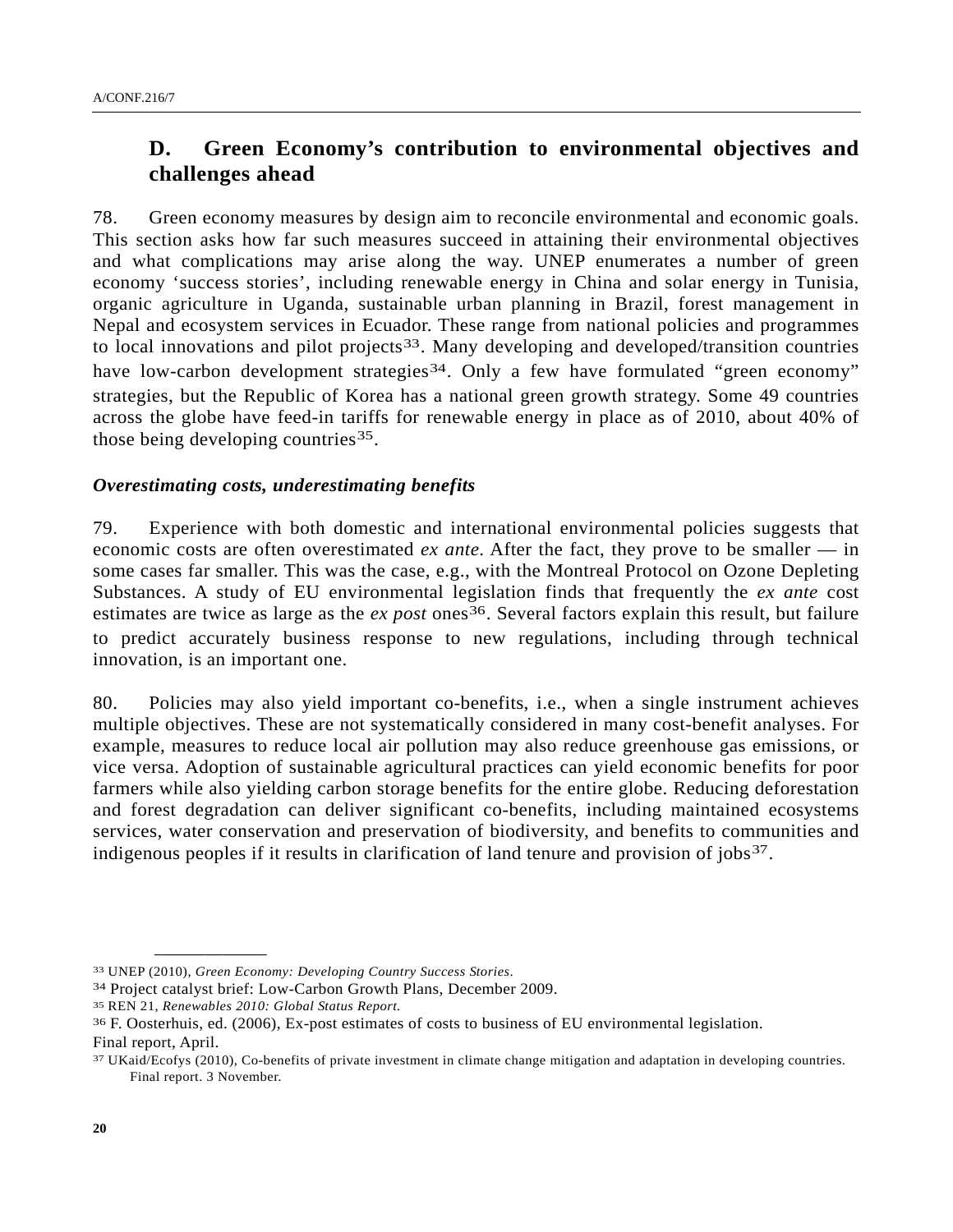81. On the other hand, consideration of the environmental effectiveness of green economy policies and measures confronts dilemmas, paradoxes, unintended consequences, and adding up issues.

82. Green economy policies aim to reconcile environmental objectives with strong economic performance. To the extent that environmental improvements come at a cost, one risk is that policies will be weakened to mitigate those costs. This has been the case with many ecotax measures, where tax rates are set too low to have a noticeable deterrent effect on polluters or where generous tax exemptions are granted to pollution-intensive industries. The eco-tax meta-analysis cited above tells a more encouraging story, but nevertheless environmental taxes have declined as a share of total tax revenues in the EU-16 since 1995.

## *Rebound effects*

83. A classic paradox of green economy measures is the rebound effect, as when energy conservation measures lower energy prices or simply save consumers money, leading to behavioural responses which partially negate the energy savings. Studies focused on the direct rebound effect of energy efficiency measures on household and private transport energy demand suggest the effect is neither negligible nor huge — usually less than 30% of the initial reduction in energy use<sup>[38](#page-20-0)</sup>. Even when indirect effects through increased real income are added<sup>[39](#page-20-1)</sup>, energy efficiency policies are found to be effective in reducing energy consumption. Still, to achieve a given energy saving target, policymakers may need to overshoot.

#### *Interdependence of consumption and production*

**\_\_\_\_\_\_\_\_\_\_\_\_\_\_\_\_\_\_** 

84. Globalization has led to rapid structural change in the global economy. Manufacturing is less and less concentrated in developed countries, with a rapidly growing proportion done in developing economies. The same is true of mining and mineral processing and of other heavy industries. Rapidly expanding trade flows have linked consumption in one part of the globe to production in another.

85. The fact that a few developed countries have been able to "decouple" their economies from some pollution and waste streams is in part attributable to the transfer of such activities to new locations. This can create local pollution problems for those countries which are new hosts to these industries. It can create a global problem if, in the process, levels of global pollutants like greenhouse gas emissions rise due to less efficient methods of production in the new locations. This may or may not happen: new investments in developing countries may use cleaner state-of-the-art technologies but these are usually more costly.

<span id="page-20-0"></span><sup>38</sup> S. Sorrell, J. Dimitropoulos, M. Sommerville (2009), Empirical estimates of the direct rebound effect: A review, *Energy Policy*, 37: 1356-1371.

<span id="page-20-1"></span><sup>39</sup> T. Barker, P. Ekins, T. Foxon (2007), The macro-economic rebound effect and the UK economy, *Energy Policy,* 35: 4935-4946.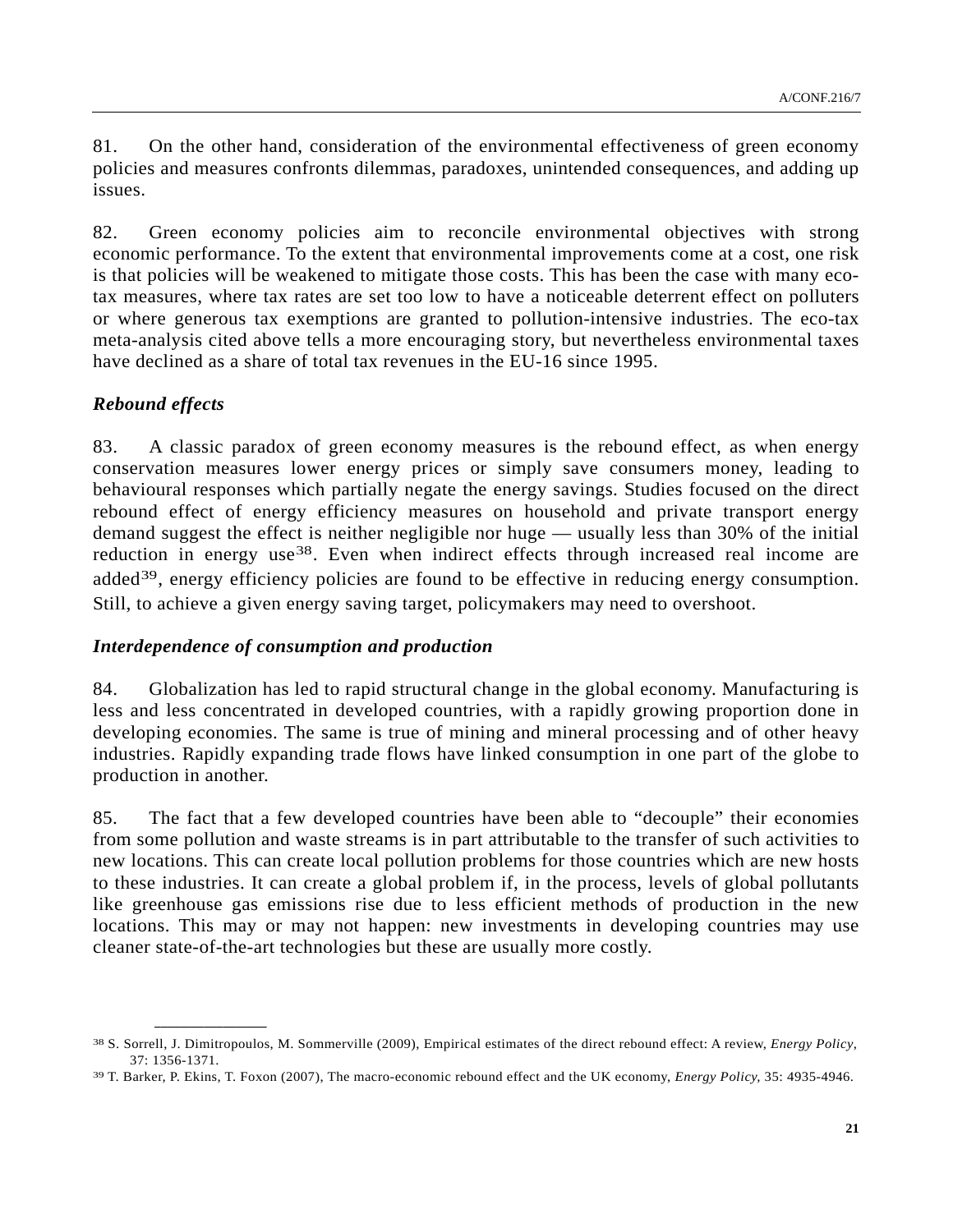86. The global interconnectedness of consumption and production across national boundaries reinforces a sense of shared responsibility for addressing global problems. For, living standards of consumers in high income countries are being sustained in part by production processes no longer located in their home countries but nonetheless emitting GHGs.

#### *Adding-up problems*

87. Adding-up (or the lack thereof) can be a problem when evaluating the environmental effectiveness of green economy measures. That is, the policies adopted may provide incentives to incremental improvements in environmental performance of firms or households, when what is needed are more radical improvements. In short, the individual policy measures adopted do not add up to a combined effort of sufficient magnitude. This has become apparent, for example, with the voluntary pledges made by Parties to the UNFCCC in the context of the Copenhagen Accord. The combined emission reductions by 2020 fall short of what is considered necessary to have a better than even chance of keeping global mean temperature rise below  $2^{\circ}C^{40}$  $2^{\circ}C^{40}$  $2^{\circ}C^{40}$ . The UNEP Green Economy Report's modelling work also points to an adding-up problem in the sense that measures modelled do not always result in outcomes consistent with tacking specific environmental problems.

#### *Unintended consequences*

88. The case of biofuels illustrates the potential for trade-offs among policy objectives. In this case, the rapid policy-induced growth in demand for corn-based ethanol has had a direct impact on the corn price, creating greater food insecurity in a number of developing countries. Concerns also exist regarding the impact that biofuels targets, e.g., in Europe, could have on the demand for palm oil as source of bio-diesel, with resultant pressures on tropical forests. In consequence, in mid-2010, the EU proposed a set of sustainable biofuels guidelines, which has in turn generated opposition on grounds of green protectionism. The question of what constitutes sustainable biofuels remains a vexed one.

#### *Taking it to scale*

**\_\_\_\_\_\_\_\_\_\_\_\_\_\_\_\_\_\_** 

89. In summary, one of the biggest challenges ahead for green economy initiatives will be to move from small-scale demonstration projects to policies and programmes with broad benefits at national and international levels. In devising plans for wider scale adoption of green economy measures, care will need to be taken to avoid unintended negative consequences. Wherever possible, efforts should be made to design green economy policies with significant co-benefits, whether economic, social or environmental.

<span id="page-21-0"></span><sup>40</sup> WRI (2010), Comparability of Annex 1 Emission Reduction Pledges, Working Paper, Feb.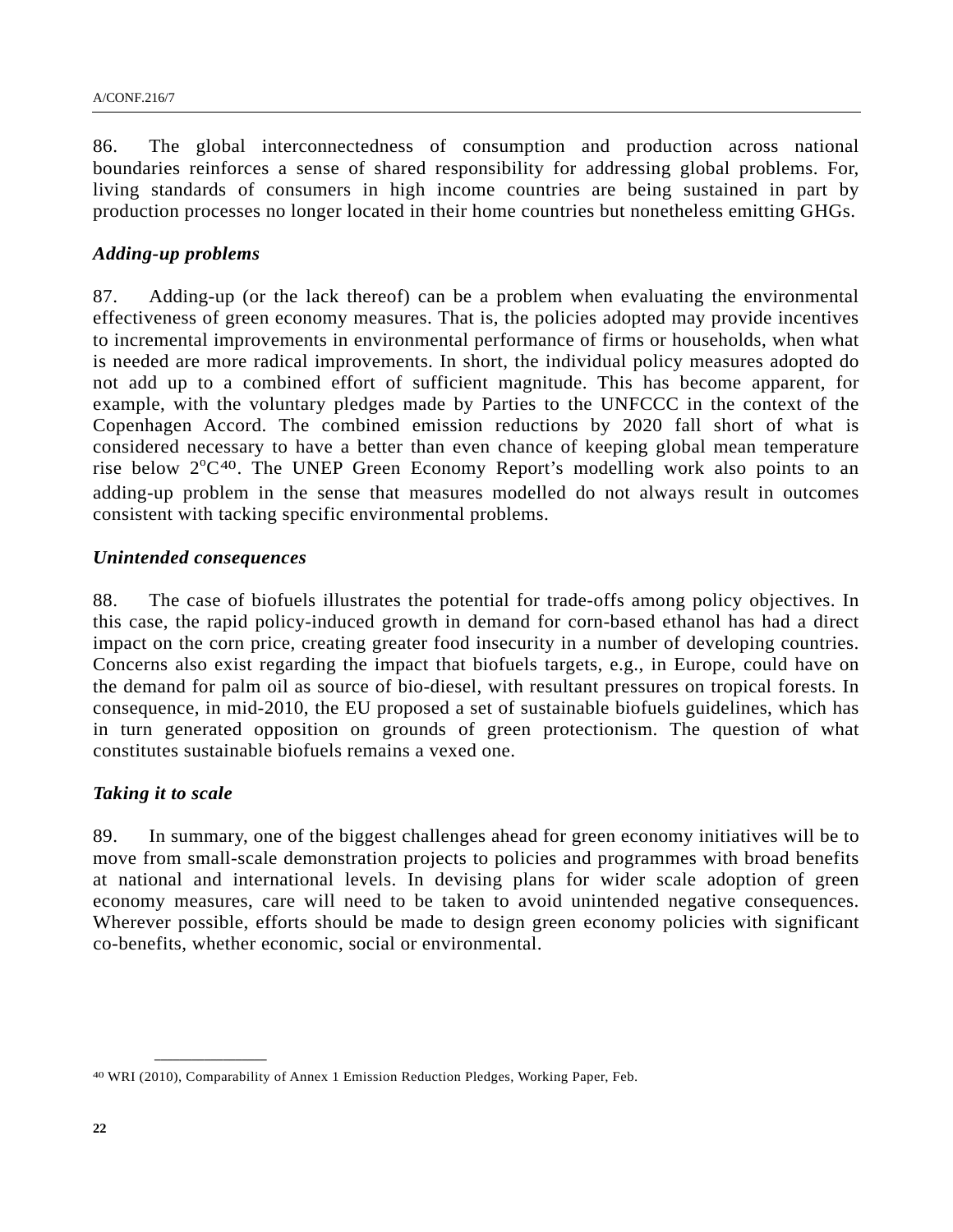# **III. Institutional Framework for Sustainable Development**

90. The report of the Secretary-General to the first preparatory meeting provided an overview of developments and issues pertaining to the institutional framework for sustainable development.<sup>[41](#page-22-0)</sup> In relation to the Commission on Sustainable Development, the report reviewed steps taken since the World Summit on Sustainable Development to strengthen the Commission, such as the multi-year programme of work. It also took note of various innovations in the work of the Commission, such as an enhanced role for regional institutions, the role of partnerships, the engagement of major groups in the sessions of the Commission, and the heightened emphasis on implementation of Commission decisions. The Report also addressed the issue of the integrative role of the Commission, the apex role of the General Assembly and the contribution of ECOSOC. Since that report, Member States, United Nations entities and Major Groups have submitted responses to a questionnaire pertaining to the objective and themes of UNCSD. These are summarized in a synthesis report which complements the discussion of institutional issues here.

# **A. Approaches to strengthening the institutional framework for sustainable development**

91. The institutional framework for sustainable development covers a spectrum of formal and less formal bodies, organizations, networks and arrangements that are involved in policymaking or implementation activities. The institutional framework must be considered at local, national, regional and international levels. Globally, the institutional framework has witnessed a dramatic growth in the number of institutions and agreements, with more than 500 multilateral environmental agreements currently in existence. Thus the reach of sustainable development governance has greatly expanded. Yet the continuing deterioration in the natural resource base, threats to ecosystems, global climate change and persistent poverty call into question whether the grasp of the institutional framework matches its reach. The international institutional landscape has been characterized as fragmented, with a silo-like arrangement of regimes and institutions and a related lack of coherence and coordination.

92. A comprehensive overview of the institutional framework for sustainable development would be incomplete without accounting for the growth in informal arrangements, voluntary agreements, networks and civil society arrangements, in many instances established by non-state actors.<sup>[42](#page-22-1)</sup> In many countries there is a long tradition of environmental organizations, and at the international level the IUCN has long been an important actor. The United Nations Global Compact has emerged as a formal link for the United Nations system to engage with the private sector, based on the commitment to eight core principles. There has been considerable innovation in the development of standards and codes by non-governmental actors, with varying degrees of involvement by governments and international institutions. A range of

<span id="page-22-0"></span><sup>41</sup> A/CONF.216/PC2.

<span id="page-22-1"></span><sup>42</sup>*See* Introduction, N. Adger & A. Jordan, eds., Governing Sustainability (2009); O. Young, Governance for the Environment; WEF, Global Redesign Initiative Report, 2010.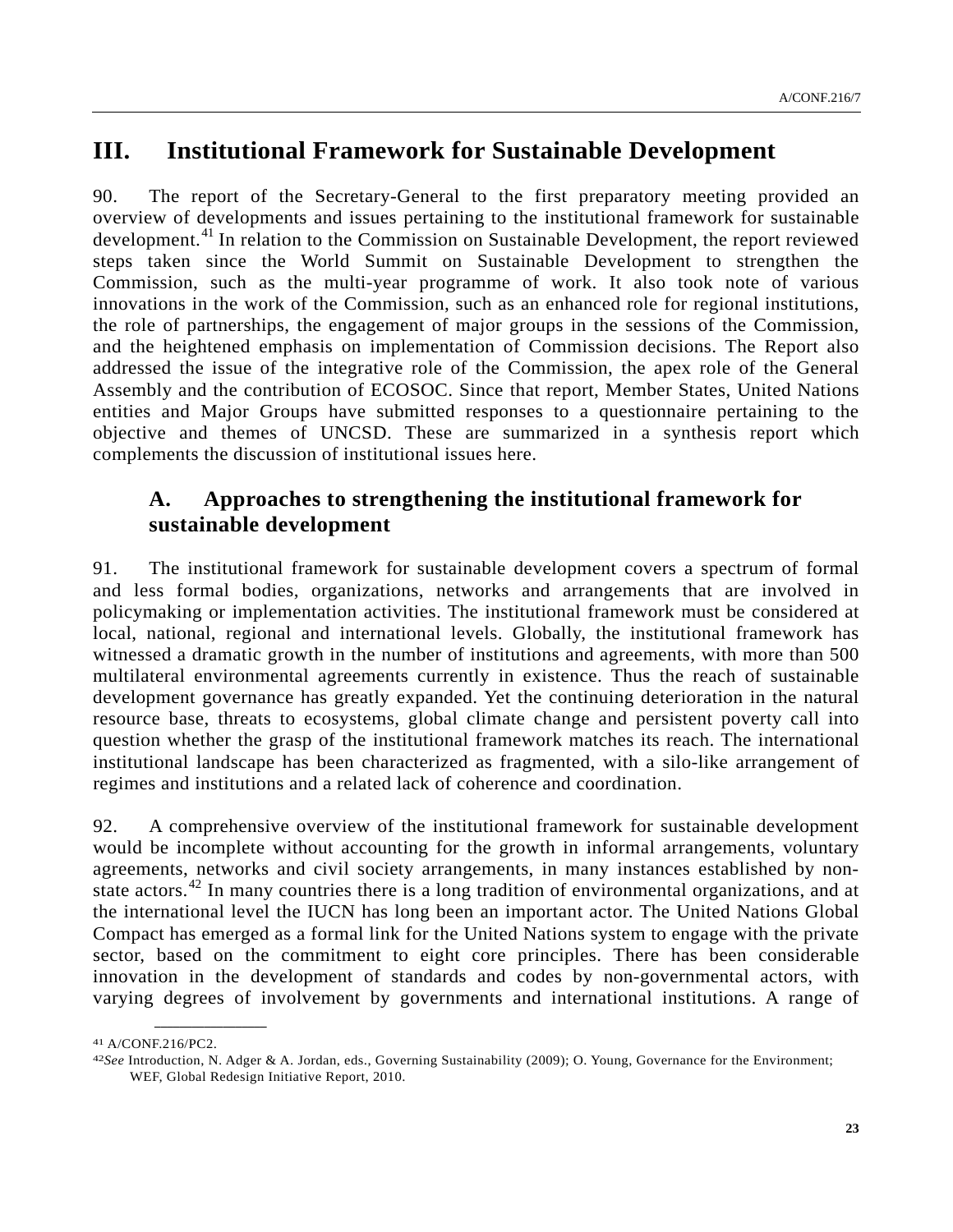voluntary initiatives seeks to broaden the adoption of key principles, e.g. the Equator principles on financing, the Global Reporting Initiative that aims to lift the bar for corporate reporting on sustainability, and the International Organization for Standardization (ISO) process, most recently addressing corporate social responsibility. What these arrangements have in common is that they aim to advance sustainable development but largely outside the governmental context.

93. Overall, there is a widely recognized need to strengthen the institutional framework for sustainable development at all levels. In particular, the aim is integration in policymaking and implementation of the three pillars of sustainable development. A strengthened institutional framework for sustainable development, building on developments since UNCED and WSSD, encompasses a number of objectives.

94. *Ensuring coherence and policy integration in the economic, social and environmental fields*. Sustainable development is predicated on integrated policymaking and implementation. At the national level one response to the integration challenge has been to create new institutions, e.g. national councils, in many cases with disappointing results. An arguably more effective alternative has been to integrate economic, environmental and social goals within the mandate of existing institutions. Longer-term budgeting and sound regulatory instruments can be important tools for integration.

95. At one level, integration can refer to inclusion of the dimensions of sustainable development in the formulation of legal frameworks, the definition of property rights and the organization of government. For instance, the South African National Environmental Management Act, a piece of framework legislation, establishes sustainable development as one of the principles that applies to all actions of all organs of state that may significantly affect the environment, thus serving as a guide for policy formulation and implementation.

96. At another level, integration refers to the process of day-to-day implementation, i.e., how policies, management decisions, instruments and interventions are deployed. Integrated implementation is facilitated by factors such as: presence of the requisite capacity in government and civil society, compatible objectives, existence of supportive legal and institutional frameworks, and easy access to data and information for decision-making. At the national level, horizontal integration across sectoral institutions and between different levels of government assumes great importance.

97. *Improving analysis, assessment and scientific advice*. Decision-makers and citizens need access to sound sources of information, assessment and advice concerning risks to natural systems and human well-being. A variety of assessments at international level have been undertaken over the past few decades, but their bearing on policy making has varied widely. The cases of effective linkage between science and policy could offer fruitful lessons for future assessments, including that planned on biodiversity.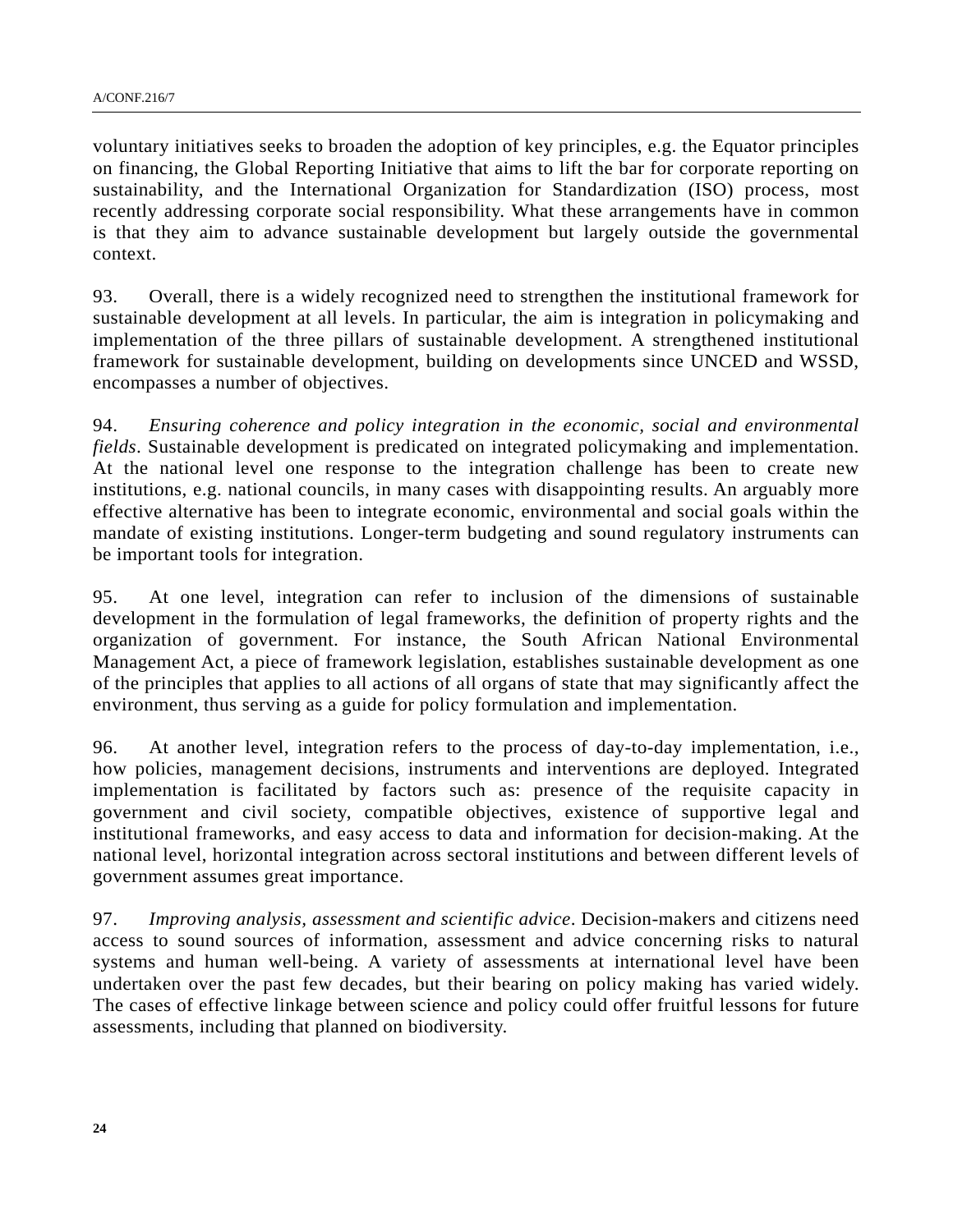98. *Strengthening implementation, monitoring and accountability*. There is a need to reinforce the institutions and processes involved in delivering on normative commitments made at the global level. Presently, there is an apparent disconnect between the bodies making normative decisions and the bodies responsible for implementation, with the latter feeling only weak ownership of those decisions unless they are incorporated into mandates from their own governing bodies.

99. *Limiting overlap or duplication of activities*. There are a number of mechanisms for coordination within the United Nations system, such as the Chief Executives Board (CEB), and the Environment Management Group (EMG) in relation to the environment. Several thematic interagency mechanisms have been established, including UN-Energy, UN-Oceans and UN-Water, with the objective of fostering co-operation and information-sharing among UN entities. UN-Water also contributes to monitoring and reporting on internationally agreed water and sanitation targets. The United Nations Development Group assumes a role in relation to development activities on the ground, operationalizing normative decisions through, e.g., producing guidance notes for United Nations Country Teams including a recent one on Mainstreaming Environmental Sustainability in Country Analysis and the UNDAF.

100. *Enhancing participation*. Effective participation aids the integration of the three pillars in policy formulation and implementation. Policy formulation and implementation are more than a wise allocation of resources and good stewardship; the process matters. Ignoring social marginalization, vulnerability and the uneven distribution of resources frays the trust needed for collective action. Giving greater voice to the poor and marginalized groups in decision-making is thus a high priority. Providing better access by the poor to information — e.g. on the environment, on the use of revenues allocated for local economic development — can be a valuable means of empowerment<sup>[43](#page-24-0)</sup>. More can be done to build on progress made to promote transparency and accountability through access to information and stakeholder involvement in decision-making.

101. *Strengthening national and local capacities for sustainable development*. Ultimately the success or failure of sustainable development rests on implementation at the national and local levels. Such implementation could benefit from enhanced capacity building efforts, particularly in the least developed countries, for analysis, establishment and enforcement of regulatory and incentive frameworks to shift towards sustainable consumption and production patterns.

102. At the national level, considerable progress has been achieved in strengthening institutional mechanisms dealing with policy formulation, coordination, implementation and review. Many countries have put in place national sustainable development strategies (NSDS) and related instruments, but these are seldom the most important reference documents for economics ministries and donors. A central challenge is to ensure that such strategies have an impact on policymaking and implementation. Various mechanisms can be used to monitor progress and implementation of NSDS, including internal reviews, external auditing,

<span id="page-24-0"></span><sup>43</sup> Work of civil society groups and at least one State government in India to conduct "social audits" is a valuable advance. See also the work of WRI's Access Initiative on access to environmental information.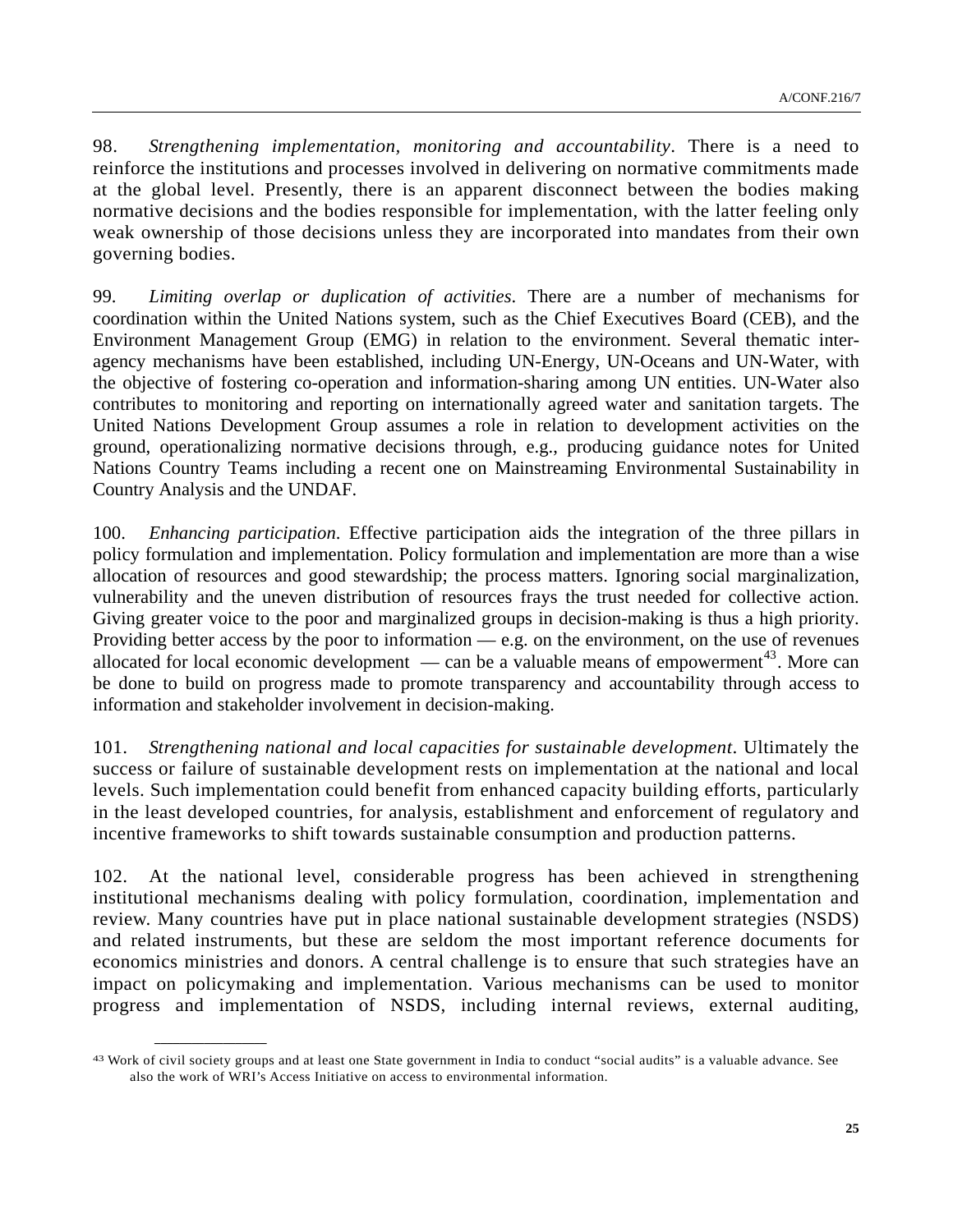parliamentary and budgetary reviews, and indicator-based monitoring. France initiated a peer review of its NSDS, and the Netherlands and Norway also carried out similar reviews..

103. Also at the national level, there have been efforts to overcome fragmented and narrowly sectoral approaches through processes that integrate different sectors and different levels of government (local/national), and enable greater participation by stakeholders. In this regard, many countries have prepared Integrated Water Resources Management (IWRM) plans, which aim to ensure the sustainable development of water resources and address conflicting demands.[44](#page-25-0) At the regional level, the EU Water Framework Directive provides common principles, approaches and requirements for water management and requires that EU members establish river basin management plans for the protection and restorations of water resources. Integrated Coastal Zone Management also explicitly aims for a cross-sectoral approach and the integration of different levels of government. In New Zealand, national legislation mandates the preparation of a national framework for coastal planning to which subsequent planning relating to the coastal zone must adhere.

104. Local governments are at the coalface of emerging challenges, such as the need to prioritize and strengthen the capacity to deliver basic services in the face of rapid, often unplanned urbanization in developing countries. In many developing countries, improved integration, coordination and resource sharing between levels of government would improve access to basic services such as water, sanitation, health, and housing. Also, engagement of civil society has proven to be a valuable means of implementation at local level, especially but not only where local authorities' capacities and resources are limited.

## **B. The broader framework**

105. The General Assembly serves as the apex body for legislative outcomes on sustainable development. It also provides the forum for integrated consideration of issues related to the oceans, e.g. through the Regular Process for global reporting and assessment of the state of the marine environment, including socio-economic aspects, as recommended in the JPOI. The Economic and Social Council (ECOSOC) has the overall mandate to integrate the three pillars of sustainable development. ECOSOC, through its Annual Ministerial Review and linkages to the IFIs, has strengthened its integrative role.[45](#page-25-1)

106. The United Nations Commission on Sustainable Development (CSD) was established as the high-level body for the review and follow-up to the implementation of Agenda 21. While the central role of the Commission is widely acknowledged, concern has been expressed about lack of implementation of its policy decisions and its perceived weakness in driving the sustainable development agenda. However, the Commission has been a leading institution in the United Nations system with respect to the involvement of major groups, who engage actively and substantively in its work programme.

<span id="page-25-0"></span><sup>44</sup> UN-Water, *Status Report on Integrated Water Resources Management and Water Efficiency Plans* [\(2008\).](http://daccess-dds-ny.un.org/doc/UNDOC/GEN/N06/621/41/PDF/N0662141.pdf?OpenElement) 45 A/61/583,<http://daccess-dds-ny.un.org/doc/UNDOC/GEN/N06/621/41/PDF/N0662141.pdf?OpenElement>

<span id="page-25-1"></span>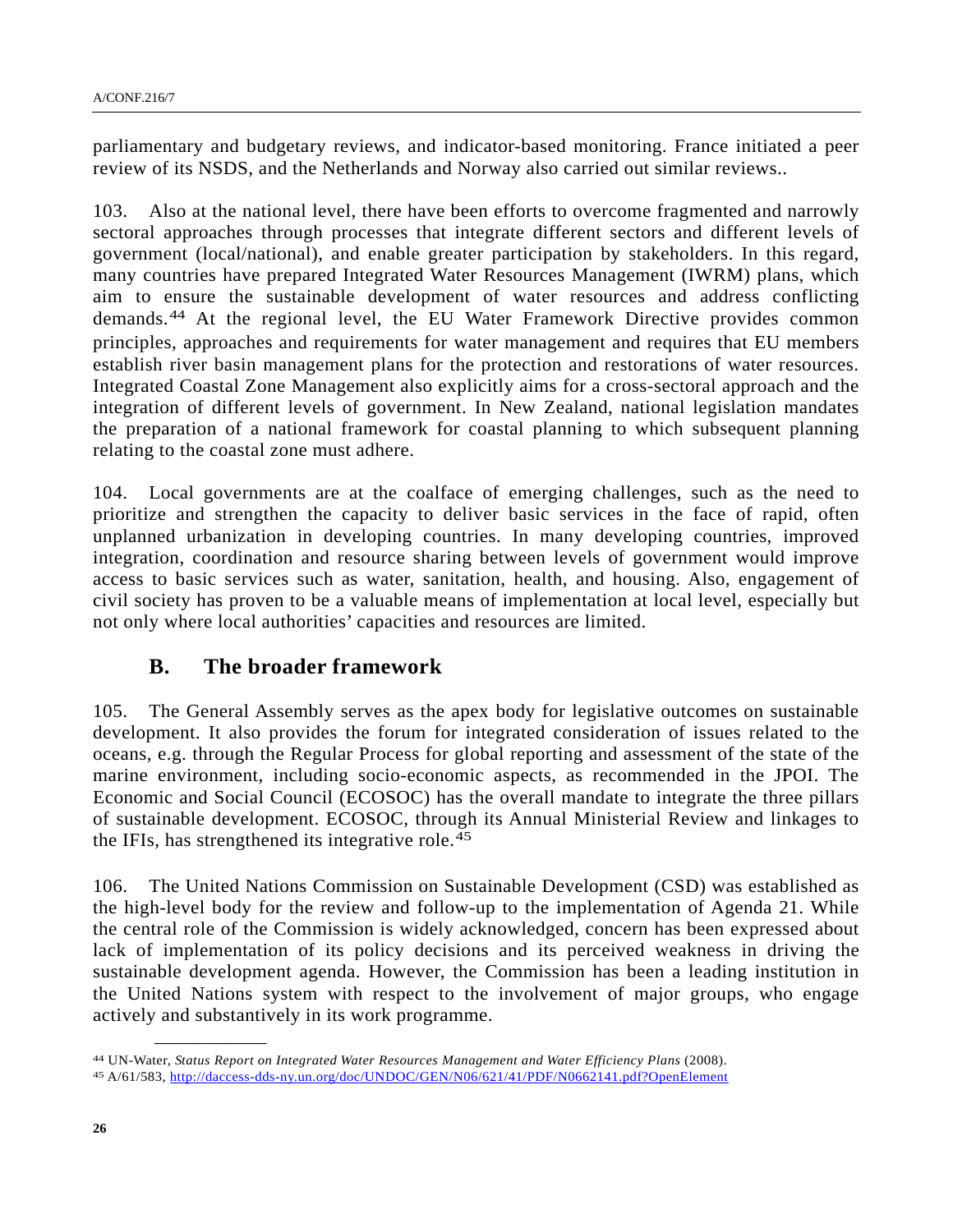107. In order to improve follow-up and implementation of Agenda 21, JPOI and CSD decisions, establishing a voluntary peer review mechanism, building on peer review of NSDS and drawing on experience in the OECD and with NEPAD's African Peer Review Mechanism (APRM), could be considered.

## **C. Governance of the environmental pillar**

108. The institutions for the environment are frequently described as the weakest of the three pillars. While the adoption of a large number of MEAs has resulted in broad coverage, it has arguably also spread thin the limited financial and human resources and resulted in inadequate coordination. In response, efforts are also focussed on bringing about greater coordination between MEAs through joint administrative support and thematic clustering. At present, UNEP provides administrative support for the following conventions: CITES, CBD, CMS, Basel, Rotterdam, and Stockholm (jointly with FAO), as well as the Montreal Protocol. Clustering of thematically related MEAs has been identified as a bottom-up solution for enhancing coherence. In this regard, a step towards greater synergy was the simultaneous extraordinary Conferences of the Parties (ExCOPs) to the Stockholm, Rotterdam and Basel Conventions, held on 22-24 February 2010, which adopted a decision on joint services, joint activities, synchronisation of the budget cycles, joint managerial functions, and review arrangements. The biodiversity related MEAs (CBD, CITES, CMS) have also moved towards greater cooperation. In general, thematic cooperation, animated by a shared need to investigate an issue, appears to be more important than factors such as co-location of secretariats. It is important to define the rationale and purpose of MEAs' cooperation and set clear objectives and criteria to assess results. At the same time, initiatives for coordination must also be balanced against the need to respect the autonomy and legal mandates of the MEAs.

109. The strengthening of delivery channels of funding for sustainable development is critical for implementation. In this regard, the question of governance, particularly the relative influence over decision-making of donor and recipient countries, has been a key issue for debate. Currently the Global Environmental Facility (GEF) serves as an operating entity of the financial mechanism for the UNFCCC, as well as the CBD, Stockholm Convention, and UNCCD. Under its International Waters focal area, the GEF finances activities to help countries collectively manage their trans-boundary surface water basins, groundwater basins, and coastal and marine systems. The GEF successfully leverages considerable co-financing, yet questions remain whether the available funds are adequate to cover the expanding needs of countries.

110. The international response to climate change has resulted in the creation of a number of funds, some under the aegis of the UNFCCC and Kyoto Protocol and others located in the World Bank. In this regard, the Adaptation Fund, which is mandated to finance concrete adaptation projects and programmes in developing countries that are Parties to the Kyoto Protocol, marks a break with prevailing practice in that developing countries have a majority on the Adaptation Fund Board. Another novel feature of the Fund's operations is direct access,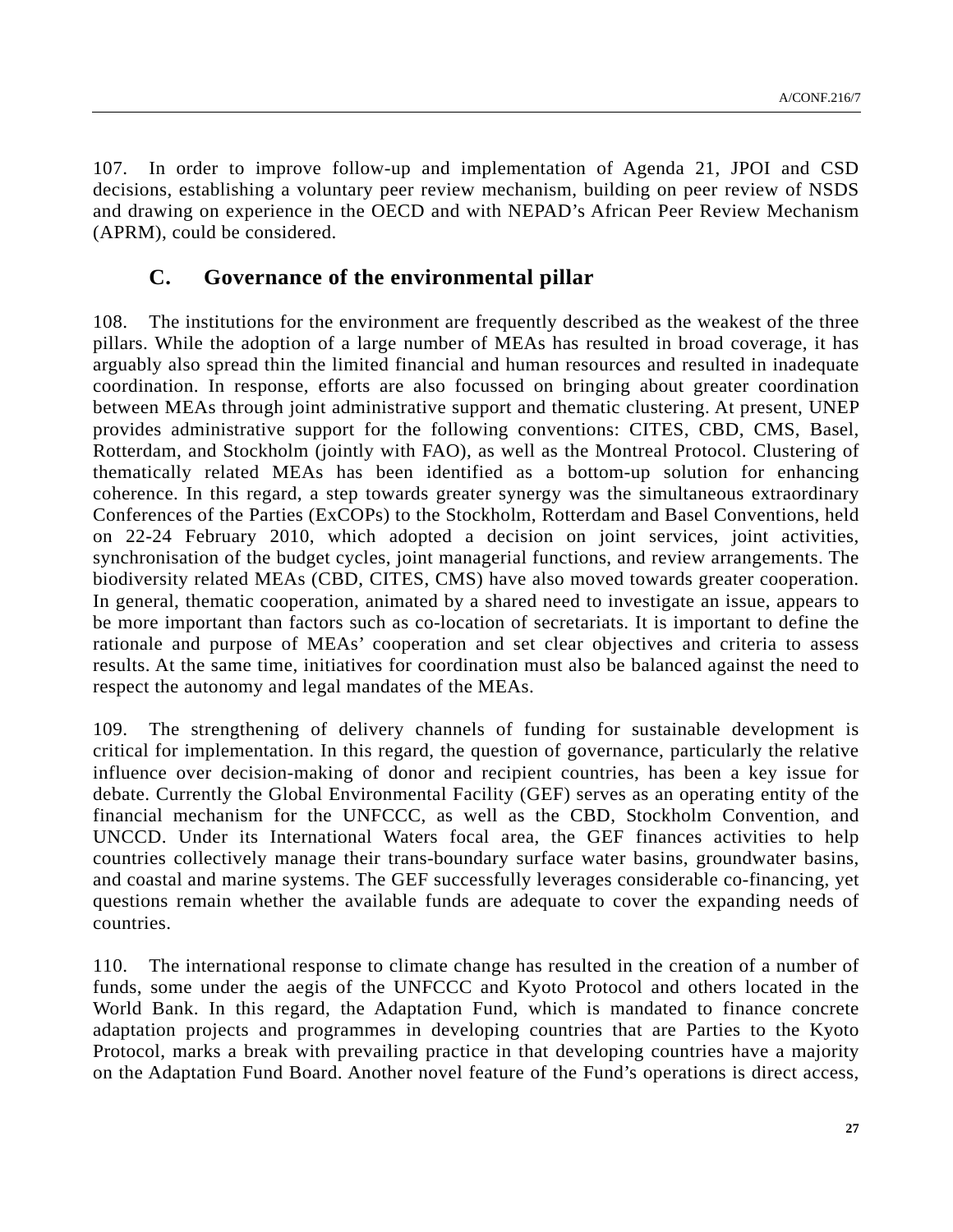whereby the recipient country can access financial resources without going through an intermediary multilateral institution, as is the case for funding allocated under the GEF. For its part, the World Bank in 2008 established the Climate Investment Funds, which include balanced representation from donor and beneficiary countries, but are not formally linked with the UNFCCC. Most recently, the Green Climate Fund, established at COP-16, will be governed by a board of 24 members comprising equal representation from developed and developing countries.

111. A number of initiatives have explored options for strengthening international environmental governance (IEG), with a focus on UNEP. The consultative process launched by the UNEP Governing Council identified a number of system-wide responses to the shortcomings in the current system of IEG and also considered a number of institutional options for strengthening the environment pillar in the context of sustainable development.<sup>[46](#page-27-0)</sup>

#### **Institutional options:**

**\_\_\_\_\_\_\_\_\_\_\_\_\_\_\_\_\_\_** 

*Enhancing UNEP:* Universal membership in the UNEP Governing Council (GC) universal (from current 58 members). No change to mandate and minimal financial implications. Some analysts conclude that broad and active participation in GC and Global Ministerial Environmental Forum (GMEF) of observer countries amounts to *de facto* universal membership.

*Establishing a new umbrella organization for sustainable development*: New institution exercising executive functions, possibly founded on existing intergovernmental and secretariat entities. It would enhance integration of sustainable development in the work of institutions covering economic, social and environmental pillars. Established by GA resolution or legal instrument.

*Establishing a specialized agency such as a world environment organization*: Specialized agency based on the model of UN agencies such as WHO and FAO, which are hybrid normative and operational entities. It would be the global authority on the environment, providing policy guidance to other UN entities working on the environment and MEAs.

*Reforming the United Nations Economic and Social Council and the United Nations Commission on Sustainable Development*: In relation to ECOSOC, possibilities that have been raised include strengthening the coordination of role of ECOSOC in relation to sustainable development, e.g. by establishing a "sustainable development segment" to engage more closely with the reports of the various functional commissions and entities such as UNEP. Another possibility involves merging ECOSOC with CSD into a council on sustainable development. Mention has also been made of upgrading the CSD to a Sustainable Development Council, which could be achieved through a GA resolution.

*Enhancing institutional reforms and streamlining existing structures*: A consortium arrangement for environmental sustainability, headed by a high-level governing body. An instrument or set of instruments would structure relationship with existing institutions.

<span id="page-27-0"></span><sup>46</sup> UNEP Governing Council decision SSXI/1. *See* Nairobi-Helsinki Outcome, Second meeting of the Consultative Group of Ministers or High-level Representatives on International Environmental Governance.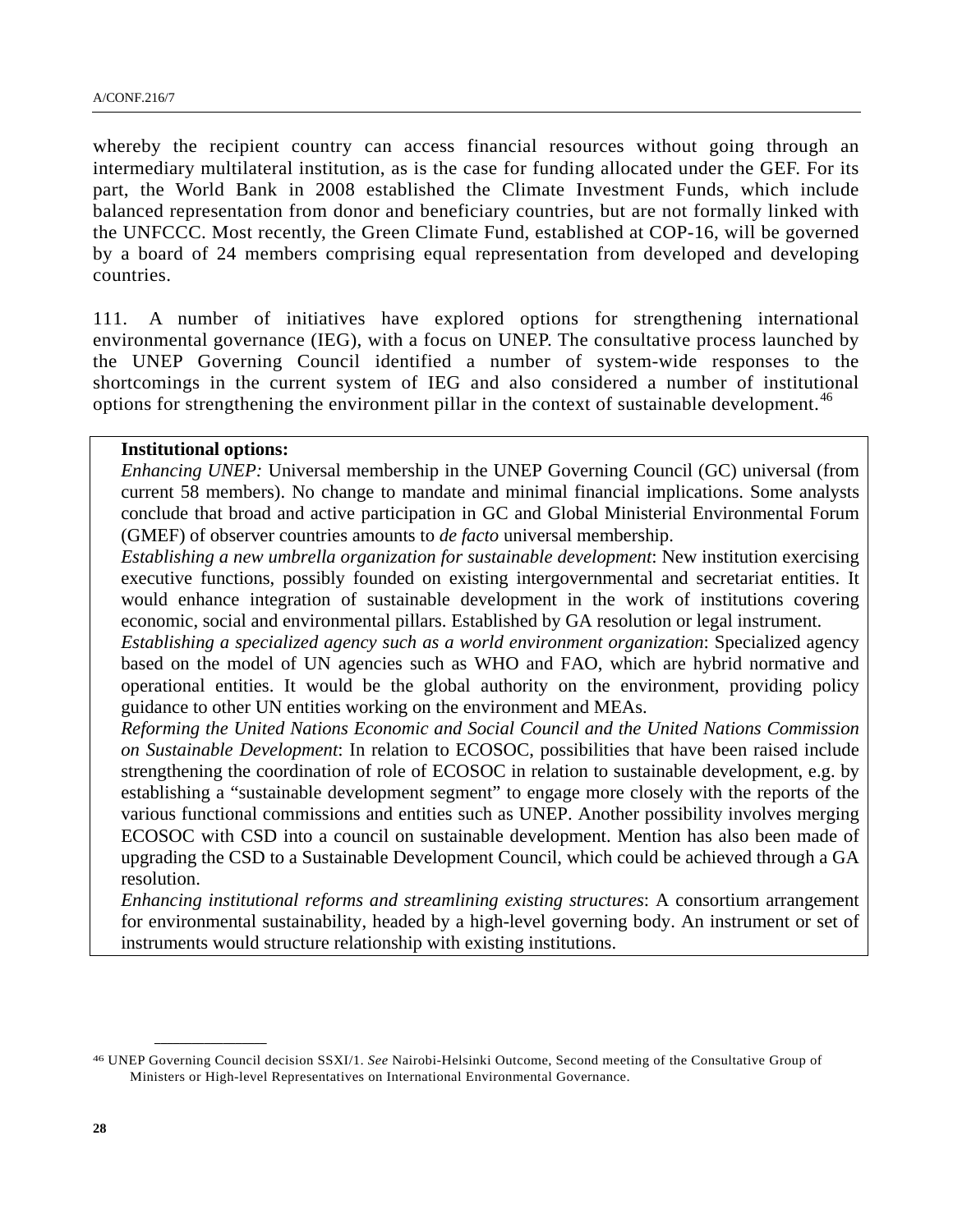# **D. Governance of the economic and social pillars**

112. An open multilateral trade regime has been an enabler for sustained economic growth and poverty eradication. Within the World Trade Organization (WTO), there is a need to continue promoting a better understanding of the links between trade and environment and between trade and social development.

113. The international financial institutions (IFIs) and the multilateral development banks (MDBs) are key institutional actors in relation to sustainable development. Recent reforms, which have increased developing country representation, have enhanced the legitimacy of the governing bodies of the IMF and the World Bank. The WB and the MDBs have made considerable strides in incorporating sustainable development into their programmes and projects, e.g. support for renewable energy and agriculture in the wake of the food crisis. Still, more effort is needed to continue such integration as well as to bridge the gap between these institutions and the rest of the UN system.

114. The social pillar of sustainable development, which is central to poverty eradication, should be strengthened, including through giving greater consideration to social issues in the work of the UN system on sustainable development. There has been considerable innovation, some of it involving the creation of new institutions, e.g. UNAIDS in response to the HIV/AIDS pandemic and, most recently, the establishment of UN-Women, while in other areas partnerships have been forged, e.g. the Global Alliance for Vaccines and Immunization (GAVI), which brings together UNICEF, WHO, World Bank and the Bill and Melinda Gates Foundation. Under GAVI's advance market commitments, which supports the creation of markets for vaccines, donors have committed US\$1.5 billion for affordable access to the pneumoccal vaccine, addressing a disease that annually kills 1.6 million persons.

- 115. The following options could be considered in the preparations for UNCSD:
	- At the international level, strengthen monitoring, coordination and implementation of sustainable development, including enhancing links and collaboration between the policy and operational levels.
	- Strengthen institutional mechanisms at the national level, including NSDS and forging stronger links to economics ministries, for integrated policy formulation, coordination, implementation and review.
	- Develop innovative financing mechanisms and strengthen delivery mechanisms as part of the institutional framework for sustainable development. There is a strong argument that funding mechanisms should be responsive to the relevant multilateral agreements and policy processes.